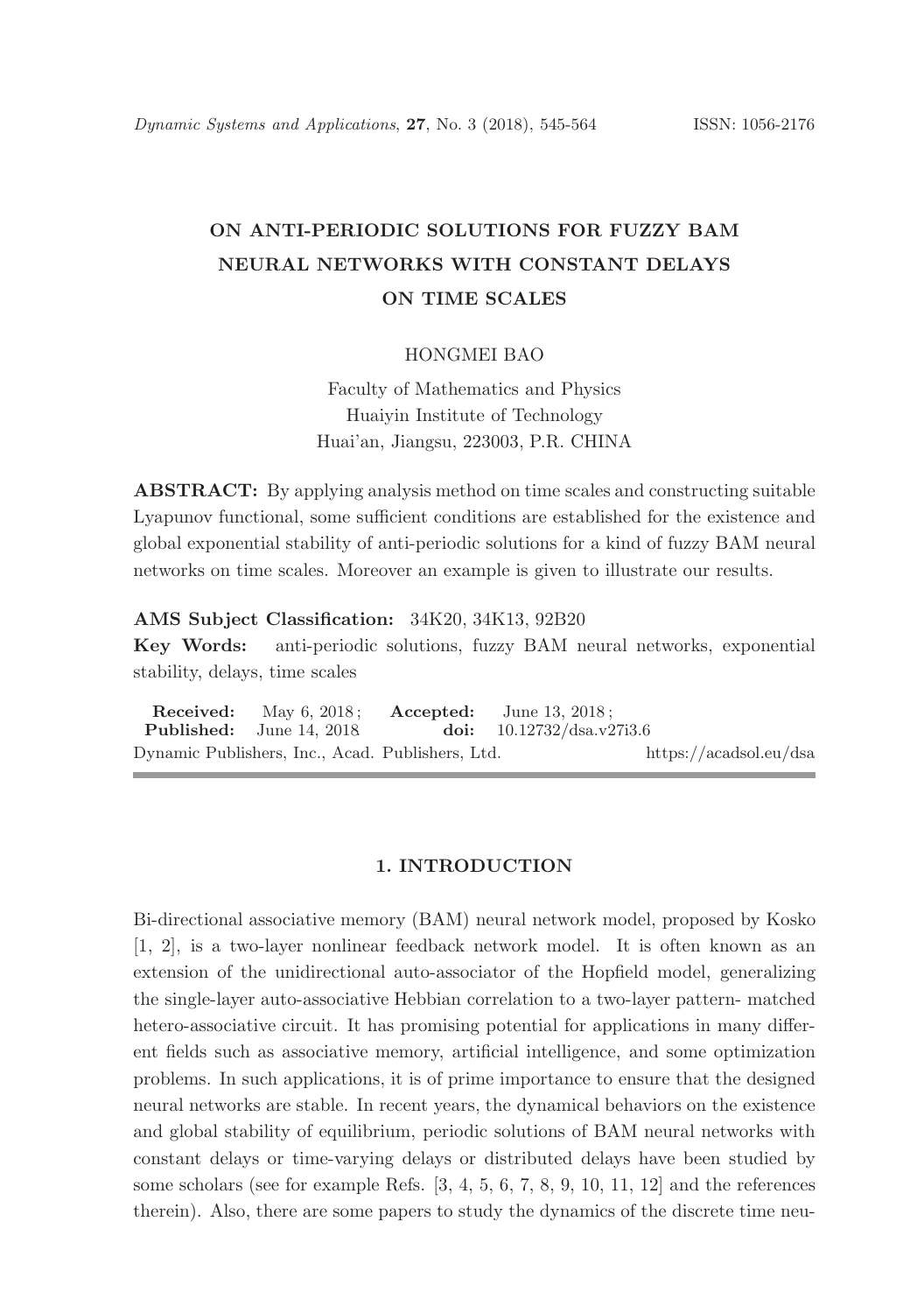ral networks, such as Refs. [13, 14, 15]. However, most of the investigations focused on the continuous or discrete systems, respectively.

It is troublesome to study the dynamical properties for continuous and discrete systems, respectively. So it is significant to study dynamical systems on time scales which can unify continuous and discrete time models very well. The theory of time scales was initiated by S. Hilger (1988), it has a tremendous potential for applications in some mathematical models of real processes and phenomena studied in physics, population dynamics, biotechnology, economics and so on. The readers can refer the books by Bohner and Peterson [16, 17], which summarize much of time scales calculus. Also many dynamical results of neural networks on time scales have been obtained by many scholars (see [18, 19, 20] and references cited therein).

In this paper, we would like to integrate fuzzy operations into BAM neural networks. Speaking of fuzzy operations, Yang and Yang [21] first introduced fuzzy cellular neural networks (FCNNs) combining those operations with cellular neural networks. So far researchers have founded that FCNNs are useful in image processing, and some results have been reported on stability and periodicity of FCNNs [22, 23, 24, 25, 26, 27].

Arising from problems in applied sciences, the existence of anti-periodic solutions plays a key role in characterizing the behavior of nonlinear differential equations (see [28, 29, 30, 31, 32]). It is worth continuing the investigation of the existence and stability of anti-periodic solutions of fuzzy BAM neural networks. To the best of our knowledge, there are few published papers considering the anti-periodic solutions of fuzzy BAM neural networks.

Motivated by the above discussions, we consider the following fuzzy BAM neural networks with constant delays on time scales.

$$
\begin{cases}\nx_i^{\Delta}(t) = -a_i(t)h_i(x_i(t)) + \sum_{j=1}^m c_{ji}(t)f_j(y_j(t-\tau_{ji})) \\
+ \Lambda_{j=1}^m \alpha_{ji}(t)f_j(y_j(t-\tau_{ji})) + I_i(t) \\
+ \nabla_{j=1}^m \beta_{ji}(t)f_j(y_j(t-\tau_{ji})), i = 1, 2, \cdots, n, \\
y_j^{\Delta}(t) = -b_j(t)\varrho_j(y_j(t)) + \sum_{i=1}^n d_{ij}(t)g_i(x_i(t-\delta_{ij})) \\
+ \Lambda_{i=1}^n p_{ij}(t)g_i(x_i(t-\delta_{ij})) + J_j(t) \\
+ \nabla_{i=1}^n q_{ij}(t)g_i(x_i(t-\delta_{ij})), j = 1, 2, \cdots, m.\n\end{cases}
$$
\n(1)

where  $t \in \mathbb{T}$ ,  $\mathbb{T}$  is a periodic time scale which has the subspace topology inherited from the standard topology on R. n and m correspond to the number of units in X-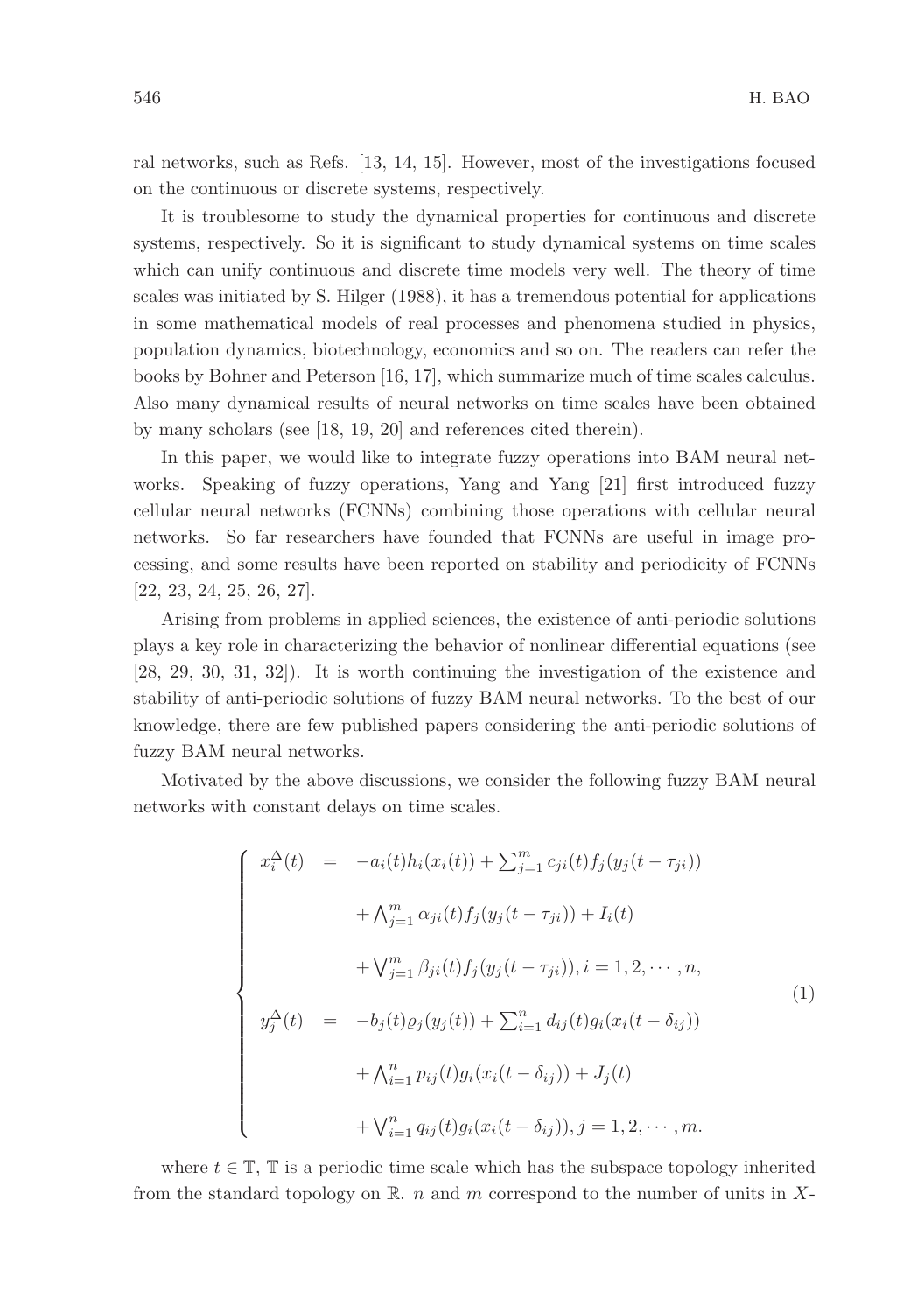layer and Y-layer, respectively.  $x_i(t)$ ,  $y_i(t)$  are the states of the *i*th neuron in X-layer and *j*th neuron in Y layer;  $a_i(t) > 0, b_j(t) > 0$  represent an amplification function of the *i*th neuron in X-layer and *j*th neuron in Y layer at time t.  $c_{ii}(t)$ ,  $d_{ij}(t)$  represents the elements of the feedback template.  $\alpha_{ji}(t), \beta_{ji}(t), p_{ij}(t), q_{ij}(t)$  are elements of fuzzy feedback MIN template and fuzzy feedback MAX template, respectively;  $\wedge$  and  $\vee$ denote the fuzzy AND and fuzzy OR operation, respectively;  $\tau_{ji}, \delta_{ij}$  denote the axonal signal transmission delays;  $f_i(\cdot), g_i(\cdot)$  are signal transmission functions.  $I_i(t), J_i(t)$  are external input to the *i*th unit in  $X$ -layer and the *j*th unit in  $Y$ -layer, respectively.

Without loss of generality, we set  $[a, b]_{\mathbb{T}} = \{t \in \mathbb{T} : a \le t \le b\}$  and  $0 \in \mathbb{T}, \mathbb{T}$  is unbounded above, i.e.  $\sup \mathbb{T} = \infty$ . Let  $x = (x_1, x_2, \dots, x_k)^T \in \mathbb{R}^k$  denote a column vector, in which the symbol  $(\cdot)^T$  represents the transpose of a vector. Let |x| be the absolute-value vector given by  $|x| = (|x_1|, |x_2|, \dots, |x_k|)$ , and  $||x|| = \sum_{i=1}^k |x_i|$ .

Let  $u(t) = (x_1(t), \dots, x_n(t), y_1(t), \dots, y_m(t))^T \in C(\mathbb{T}, \mathbb{R}^{n+m}), u_i(t)$  is said to be an  $\omega$  anti periodic on  $\mathbb T$  if  $x_i(t+\omega) = -x_i(t), y_i(t+\omega) = -y_i(t)$  for all  $t \in \mathbb T, t+\omega \in \mathbb T$ . The initial conditions associated with system (1) are of the form

$$
\begin{cases}\nx_i(s) = \varphi_i(s), \quad s \in [-\tau, 0]_{\mathbb{T}}, \quad \tau = \max_{1 \le i \le n, 1 \le j \le m} \{\tau_{ji}\}, \\
y_j(s) = \phi_j(s), \quad s \in [-\delta, 0]_{\mathbb{T}}, \quad \delta = \max_{1 \le i \le n, 1 \le j \le m} \{\delta_{ij}\},\n\end{cases} \tag{2}
$$

where  $\varphi_i \in C([-\tau,0], \mathbb{R}), \phi_j \in C([-\delta,0], \mathbb{R}), i = 1, 2, \cdots, n, j = 1, 2, \cdots, m.$ 

For the sake of convenience, we introduce some notations

$$
\overline{I}_i = \sup_{t \in \mathbb{T}} |I_i(t)|, \quad \overline{I} = \max_{1 \le i \le n} {\{\overline{I}_i\}}, \overline{J}_j = \sup_{t \in \mathbb{T}} |J_j(t)|, \quad \overline{J} = \max_{1 \le j \le m} {\{\overline{J}_j\}},
$$
  

$$
\overline{\alpha}_{ji} = \sup_{t \in \mathbb{T}} |\alpha_{ji}(t)|, \quad \overline{\beta}_{ji} = \sup_{t \in \mathbb{T}} |\beta_{ji}(t)|, \quad \overline{p}_{ij} = \sup_{t \in \mathbb{T}} |p_{ij}(t)|. \quad \overline{q}_{ij} = \sup_{t \in \mathbb{T}} |q_{ij}(t)|,
$$
  

$$
\overline{c}_{ji} = \sup_{t \in \mathbb{T}} |c_{ji}(t)|, \quad \overline{d}_{ij} = \sup_{t \in \mathbb{T}} |d_{ij}(t)|, \quad \underline{a}_i = \inf_{t \in \mathbb{T}} |a_i(t)|, \quad \underline{b}_j = \inf_{t \in \mathbb{T}} |b_j(t)|.
$$

Denote  $\mathbb{R}^+ = (0, \infty), \mathbb{T}^+ = (0, \infty)$ , Throughout this paper, we make the following assumptions.

(A1)  $a_i(t+\omega)h_i(r) = -a_i(t)h_i(-r), b_i(t+\omega)\rho_i(r) = -b_i(t)\rho_i(-r), c_{ii}(t+\omega)f_i(r) =$  $-c_{ji}(t) f_j(-r), \alpha_{ji}(t+\omega) f_j(r) = -\alpha_{ji}(t) f_j(-r), \beta_{ji}(t+\omega) f_j(r) = -\beta_{ji}(t) f_j(-r),$  $d_{ij}(t + \omega)g_i(r) = -d_{ij}(t)g_i(-r), p_{ij}(t + \omega)g_i(r) = -p_{ij}(t)g_i(-r), q_{ij}(t + \omega)g_i(r)$  $-q_{ij}(t)g_i(-r), I_i(t + \omega) = -I_i(t), J_j(t + \omega) = -J_j(t)$  for all  $t \in \mathbb{T}, r \in \mathbb{R}$ . (A2)  $h_i, \varrho_j \in C(\mathbb{R}, \mathbb{R})$ , there exist constants  $\xi_i > 0, \kappa_j > 0$  such that

$$
\xi_i |r_1 - r_2| \le \text{sgn}(r_1 - r_2)[h_i(r_1) - h_i(r_2)],
$$
  

$$
\kappa_j |r_1 - r_2| \le \text{sgn}(r_1 - r_2)[\varrho_j(r_1) - \varrho_j(r_2)],
$$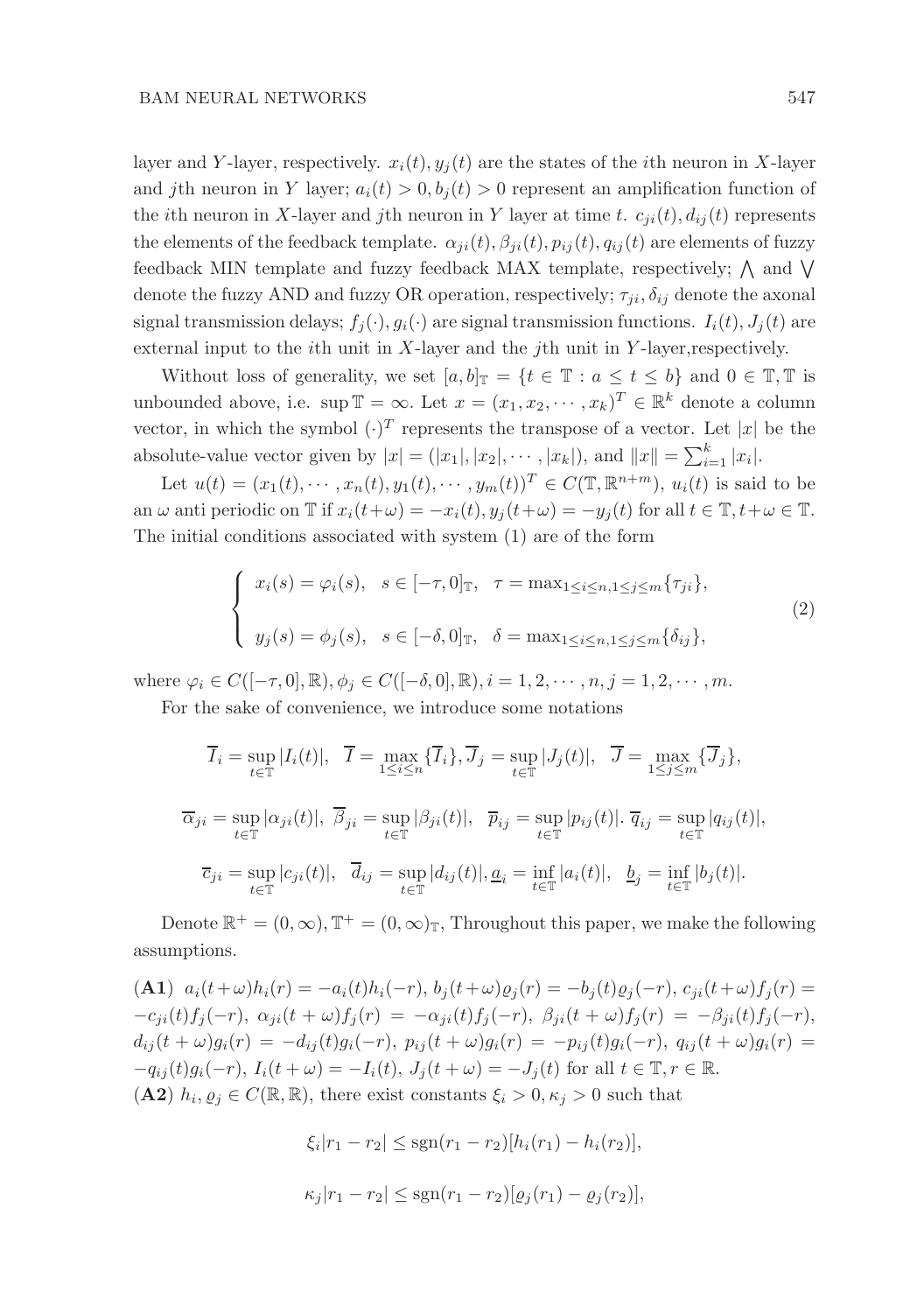for all  $r_1, r_2 \in \mathbb{R}$  and  $h_i(0) = 0, \varrho_i(0) = 0, i = 1, 2, \dots, n, j = 1, 2, \dots, m$ . (A3)  $f_j, g_j \in C(\mathbb{R}, \mathbb{R})$ , and there exist  $l_j > 0, \nu_j > 0$  such that

$$
|f_j(r_1) - f_j(r_2)| \le l_j |r_1 - r_2|, \quad |g_i(r_1) - g_i(r_2)| \le \nu_i |r_1 - r_2|,
$$

for all  $r_1, r_2 \in \mathbb{R}$  and  $f_j = 0, g_i(0) = 0, i = 1, 2, \dots, n, j = 1, 2, \dots, m$ .

The organization of the rest of this paper is as follows. In Section 2, we introduce some definitions and lemmas to make preparations for later sections. In Section 3, by using analysis method and constructing Lyapunov functional, we establish sufficient conditions for the existence of the anti-periodic solutions of system (1) which is globally exponentially stability. An example is given to demonstrate the effectiveness of our results in Section 4.

#### 2. PRELIMINARIES

In this section, we shall first recall some basic definitions, lemmas which are used in what follows.

Let  $\mathbb T$  be a nonempty closed subset (time scale) of  $\mathbb R$ . The forward and backward jump operators  $\sigma, \rho : \mathbb{T} \to \mathbb{T}$  and the graininess  $\mu : \mathbb{T} \to \mathbb{R}^+$  are defined, respectively, by

$$
\sigma(t) = \inf\{s \in \mathbb{T} : s > t\}, \ \rho(t) = \sup\{s \in \mathbb{T} : s < t\}, \ \mu(t) = \sigma(t) - t.
$$

A point  $t \in \mathbb{T}$  is called left-dense if  $t > \inf \mathbb{T}$  and  $\rho(t) = t$ , left-scattered if  $\rho(t) < t$ , right-dense if  $t < \sup \mathbb{T}$  and  $\sigma(t) = t$ , and right-scattered if  $\sigma(t) > t$ . If  $\mathbb{T}$ has a left-scattered maximum m, then  $\mathbb{T}^k = \mathbb{T} \setminus \{m\}$ ; otherwise  $\mathbb{T}^k = \mathbb{T}$ . If  $\mathbb{T}$  has a right-scattered minimum m, then  $\mathbb{T}_k = \mathbb{T} \setminus \{m\}$ . otherwise  $\mathbb{T}_k = \mathbb{T}$ .

A function  $f: \mathbb{T} \to R$  is right-dense continuous provided it is continuous at rightdense point in T and its left-side limits exist at left-dense points in T. The set of rd-continuous functions  $f : \mathbb{T} \to \mathbb{R}$  will be denoted by  $C_{rd}(\mathbb{T}, \mathbb{R})$ . If f is continuous at each right-dense point and each left-dense point, then  $f$  is said to be a continuous function on  $\mathbb T$ . We define  $C(J, \mathbb R) = \{u(t) : u(t)$  is continuous on  $J\}$ .

**Definition 1.** [33] If  $a \in \mathbb{T}$ , sup  $\mathbb{T} = \infty$ , and f is rd-continuous on  $[0, \infty)$ <sub>T</sub>, then we define the improper integral by

$$
\int_{a}^{\infty} f(s) \Delta s := \lim_{b \to \infty} \int_{a}^{b} f(s) \Delta s,
$$

provided this limit exists, and we say that the improper integral converges in this case. If this limit does not exist, then we say that the improper integral diverges.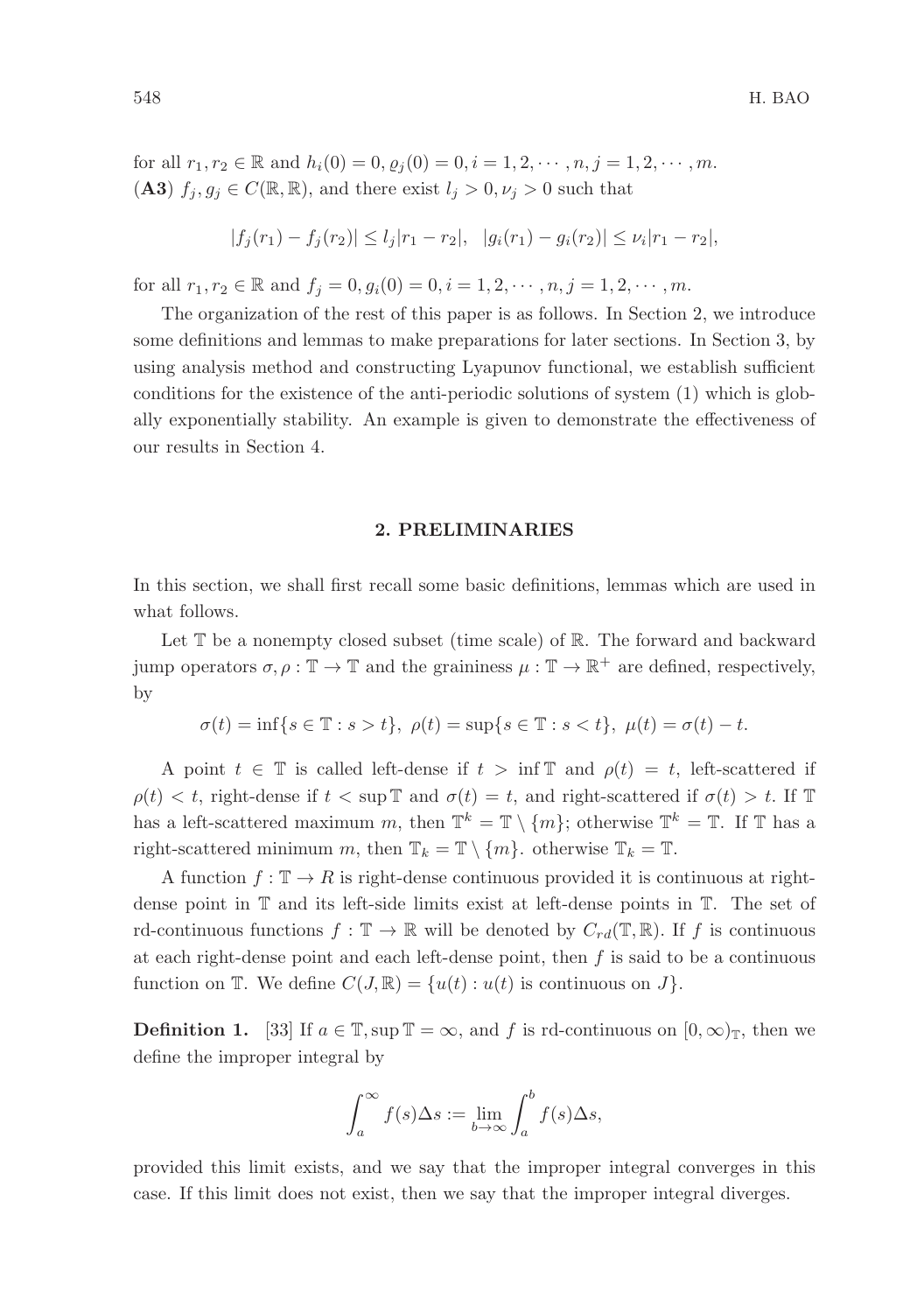**Definition 2.** [33] For each  $t \in \mathbb{T}$ , let N be a neighborhood of t, then, for  $V \in$  $C_{rd}[\mathbb{T} \times \mathbb{R}^n, \mathbb{R}^+)$ . Define  $D^+V^{\Delta}(t, x(t))$  to mean that, given  $\varepsilon > 0$ , there exists a right neighborhood  $N_{\varepsilon} \subset N$  of t such that

$$
\frac{V(\sigma(t), x(\sigma(t)))-V(s, x(\sigma(t)))-\mu(t, s)f(t, x(t))}{\mu(t, s)} < D^{+}V^{\Delta}(t, x(t)) + \varepsilon.
$$

for each  $s \in N_{\varepsilon}$ ,  $s > t$ , where  $\mu(t, s) = \sigma(t) - s$ . If t is rd and  $V(t, x(t))$  is continuous at t, this reduces to

$$
D^{+}V^{\Delta}(t, x(t)) = \frac{V(\sigma(t), x(\sigma(t))) - V(t, x(\sigma(t)))}{\sigma(t) - t}.
$$

**Definition 3.** [16] We say that a time scale T is periodic if there exists  $p > 0$  such that if  $t \in \mathbb{T}$ , then  $t \pm p \in \mathbb{T}$ . For  $\mathbb{T} \neq \mathbb{R}$ , the least positive p is called the period of the time scale.

**Definition 4.** [16] Let  $\mathbb{T} \neq \mathbb{R}$  be a periodic time scale with periodic p. We say that the function  $f : \mathbb{T} \to \mathbb{R}$  is  $\omega$  anti-periodic if there exists a natural number n such that  $\omega = np$ ,  $f(t + \omega) = -f(t)$  for all  $t \in \mathbb{T}$  and  $\omega$  is the least number such that  $f(t + \omega) = -f(t)$ . If  $\mathbb{T} = \mathbb{R}$ , we say that f is  $\omega$  anti-periodic if  $\omega$  is the least positive number such that  $f(t + \omega) = -f(t)$  for all  $t \in \mathbb{T}$ .

**Definition 5.** For  $f : \mathbb{T} \to \mathbb{R}$  and  $t \in \mathbb{T}^k$ , we define the delta derivative of  $y(t)$ ,  $f^{\Delta}(t)$ , to be the number (if exists) with the property that for given  $\varepsilon > 0$ , there exists a neighborhood  $U$  of  $t$  such that

$$
| [f(\sigma(t)) - f(s)] - y^{\Delta}(t) [\sigma(t) - f(s)] | < \varepsilon |\sigma(t) - s|,
$$

for all  $s \in U$ . If f is continuous, then f is right-dense continuous, and y is delta differentiable at t, then f is continuous at t. Let f be right-dense continuous. If  $F^{\Delta}(t) = f(t)$ , then we define the delta integral by  $\int_a^t f(s) \Delta s = F(t) - F(a)$ .

A function  $r : \mathbb{T} \to R$  is called regressive if  $1 + \mu(t)r(t) \neq 0$ , for all  $t \in \mathbb{T}^k$ .

If r is regressive function, then the generalized exponential function  $e_r$  is defined by

$$
e_r(t,s) = \exp\left\{ \int_s^t \xi_{\mu(\tau)}(r(\tau)) \Delta \tau \right\}, \quad s, t \in \mathbb{T},
$$

with the cylinder transformation

$$
\xi_{h(z)} = \begin{cases} \frac{\log(1 + hz)}{h}, & h \neq 0 \\ z, & h = 0 \end{cases}
$$

Let  $p, q : \mathbb{T} \to \mathbb{R}$  be two regressive functions, we define

$$
p \oplus q := p + q + \mu pq; \ p \ominus q := p \oplus (\ominus q); \ \ominus p := \frac{p}{1 + \mu p}.
$$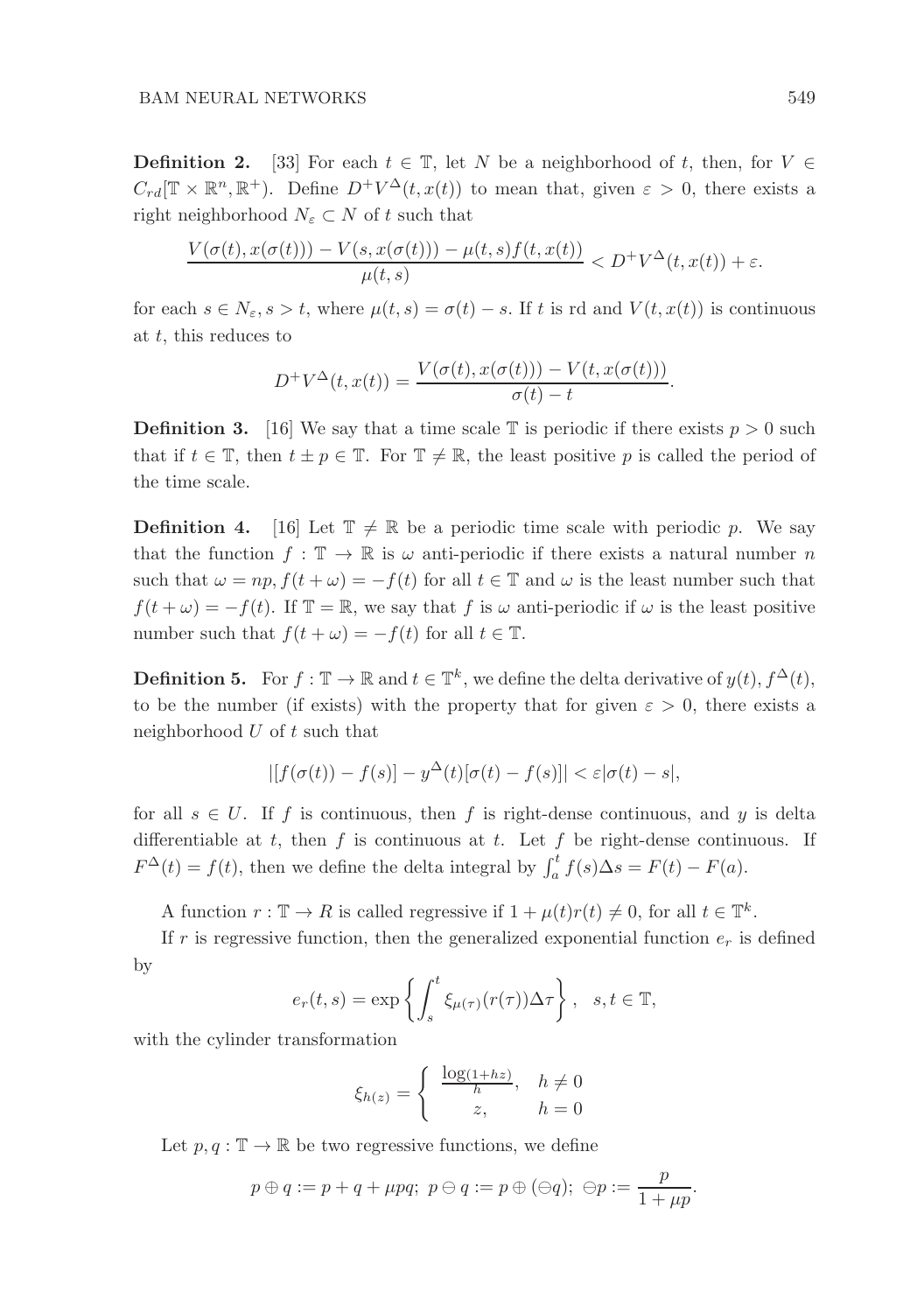Lemma 1. *[17] Let* p, q *be regressive functions on* T*. Then (i)*  $e_0(t, s) = 1$  *and*  $e_p(t, t) = 1$ ; *(ii)*  $e_p(\sigma(t), s) = (1 + \mu(t)p(t))e_p(t, s)$ ; (*iii*)  $e_p(t, s)e_p(s, r) = e_p(t, r);$  (*iv*)  $e_p^{\Delta}(\cdot, s) = pe_p(\cdot, s)$ .

Lemma 2. *[21] Suppose* x *and* y *are two states of system (1), then we have*

$$
\left|\bigwedge_{j=1}^n \alpha_{ij}(t)g_j(x) - \bigwedge_{j=1}^n \alpha_{ij}(t)g_j(y)\right| \leq \sum_{j=1}^n |\alpha_{ij}(t)||g_j(x) - g_j(y)|,
$$

*and*

$$
\left| \bigvee_{j=1}^{n} \beta_{ij}(t) g_j(x) - \bigvee_{j=1}^{n} \beta_{ij}(t) g_j(y) \right| \leq \sum_{j=1}^{n} |\beta_{ij}(t)| |g_j(x) - g_j(y)|.
$$

**Definition 6.** Let  $u^*(t) = (x_1^*(t), \dots, x_n^*(t), y_1^*(t), \dots, y_m^*(t))^T$  be the solution of system (1) with initial value  $\theta^* = (\varphi_1^*(t), \cdots, \varphi_n^*(t), \phi_1^*(t), \cdots, \phi_m^*(t))^T$ , it is said to be globally exponentially stable if for all solution of (1.1)  $u(t) = (x_1(t), \dots, x_n(t), y_1(t))$ ,  $\cdots$ ,  $y_m(t)$ <sup>T</sup> with initial value  $\theta = (\varphi_1(t), \cdots, \varphi_n(t), \phi_1(t), \cdots, \phi_m(t))$ <sup>T</sup>, there exists positive constant  $\varepsilon > 0$  and  $M = M(\varepsilon) \ge 1$  such that, for every  $\eta \in \mathbb{T}$ ,

$$
\sum_{i=1}^{n} |x_i(t) - x_i^*(t)| + \sum_{j=1}^{m} |y_j(t) - y_j^*(t)| \le Me_{\Theta \varepsilon}(t, \eta) \|\theta - \theta^*\|.
$$

where

$$
\|\theta - \theta^*\| = \sum_{i=1}^n \sup_{\eta \in (-\delta,0]_T} |\varphi_i(\eta) - \varphi_i^*(\eta)| + \sum_{j=1}^m \sup_{\eta \in (-\tau,0]_T} |\phi_j(\eta) - \phi_i^*(\eta)|.
$$

### 3. MAIN RESULT

In this section, applying analysis method and constructing proper Lyapunov functional, we will prove the existence of anti periodic solutions of (1) which is global exponential stability.

Lemma 3. *Let* (A1)−(A3) *hold, further suppose that the following assumption hold* (A4) *There exists a positive constant*  $\gamma > 0$  *such that* 

$$
-\underline{a}_{i}\xi_{i} + \sum_{j=1}^{m} (\overline{c}_{ji} + \overline{\alpha}_{ji} + \overline{\beta}_{ji})l_{j} < -\gamma < 0,
$$
  

$$
-\underline{b}_{j}\kappa_{j} + \sum_{i=1}^{n} (\overline{d}_{ij} + \overline{p}_{ij} + \overline{q}_{ij})\nu_{i} < -\gamma < 0.
$$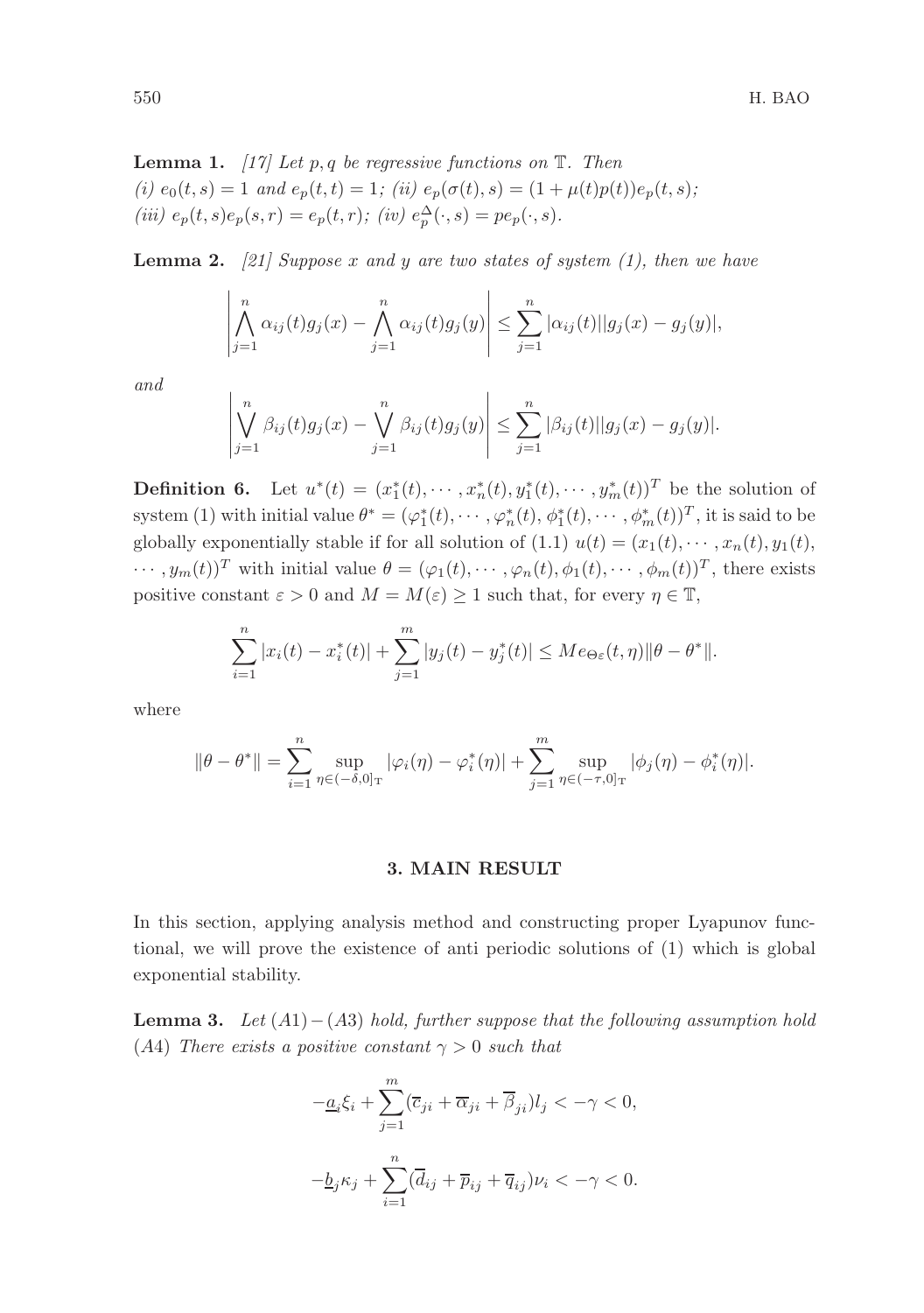*Suppose that*  $u(t) = (x_1(t), \dots, x_n(t), y_1(t), \dots, y_m(t))^T$  *is a solution of system* (1) *with the initial condition*

$$
\begin{cases}\nx_i(s) = \varphi_i(s), \ |\varphi_i(s)| < \frac{7}{\gamma}, \ s \in [-\tau, 0]_{\mathbb{T}}, \\
y_j(s) = \phi_j(s), \ |\phi_j(s)| < \frac{7}{\gamma}, \ s \in [-\delta, 0]_{\mathbb{T}}\n\end{cases} \tag{3}
$$

*Then*

$$
|x_i(t)| < \frac{\overline{I}}{\gamma}, \quad |y_j(t)| < \frac{\overline{J}}{\gamma}, \quad t \in [0, \infty)_{\mathbb{T}}, \quad i = 1, 2, \cdots, n, \quad j = 1, 2, \cdots, m.
$$

Proof. By way of contradiction, we assume that  $(3)$  does not hold, then there exist  $i \in \{1, 2, \dots, n\}$  or  $j \in \{1, 2, \dots, m\}$ , and the first  $t_0 > 0, t_0 \in \mathbb{T}$  such that

$$
|x_i(t_0)| \geq \frac{\overline{I}}{\gamma}, \quad |x_i(\rho(t_0))| \leq \frac{\overline{I}}{\gamma}, \quad |x_i(t)| < \frac{\overline{I}}{\gamma}, \quad t \in [-\tau, t_0)_{\mathbb{T}}, \tag{4}
$$

or

$$
|y_j(t_0)| \ge \frac{\overline{J}}{\gamma}, \quad |y_i(\rho(t_0))| \le \frac{\overline{J}}{\gamma}, \quad |y_j(t)| < \frac{\overline{J}}{\gamma}, \quad t \in [-\delta, t_0)_{\mathbb{T}}, \tag{5}
$$

If (4) hold, calculating the Dini derivative of  $|x_i(t_0)$ , together with  $(A1) - (A4)$ , we have

$$
0 \leq D^{+}(|x_{i}(t_{0})|^{\Delta}) = \text{sgn}(x_{i}(t_{0})) \{-a_{i}(t_{0})h_{i}(x_{i}(t_{0}))
$$
  
+ 
$$
\sum_{j=1}^{m} c_{ji}(t_{0})f_{j}(y_{j}(t_{0} - \tau_{ji}))
$$
  
+ 
$$
\bigwedge_{j=1}^{m} \alpha_{ji}(t_{0})f_{j}(y_{j}(t_{0} - \tau_{ji})) + \bigvee_{j=1}^{m} \beta_{ji}(t_{0})f_{j}(y_{j}(t_{0} - \tau_{ji})) + I_{i}(t_{0}) \}
$$
  

$$
\leq -a_{i}(t_{0})|h_{i}(x_{i}(t_{0})) - h_{i}(0)| + \sum_{j=1}^{m} |c_{ji}(t_{0})||f_{j}(y_{j}(t_{0} - \tau_{ji})) - f_{j}(0)|
$$
  
+ 
$$
\bigwedge_{j=1}^{m} \alpha_{ji}(t_{0})f_{j}(y_{j}(t_{0} - \tau_{ji})) - \bigwedge_{j=1}^{m} \alpha_{ji}(t_{0})f_{j}(0) \bigg|
$$
  
+ 
$$
\bigvee_{j=1}^{m} \beta_{ji}(t_{0})f_{j}(y_{j}(t_{0} - \tau_{ji})) - \bigvee_{j=1}^{m} \beta_{ji}(t_{0})f_{j}(0) \bigg| + |I_{i}(t_{0})|
$$
  

$$
\leq -\underline{a}_{i}\xi_{i}|x_{i}(t_{0})| + \sum_{j=1}^{m} (\overline{c}_{ji} + \overline{\alpha}_{ji} + \overline{\beta}_{ji})l_{j}|y_{j}(t_{0} - \tau_{ji})| + \overline{I}_{i}
$$
  

$$
\leq \bigg[-\underline{a}_{i}\xi_{i} + \sum_{j=1}^{m} (\overline{c}_{ji} + \overline{\alpha}_{ji} + \overline{\beta}_{ji})l_{j}\bigg]\frac{\overline{I}}{\gamma} + \overline{I}_{i}
$$
  

$$
\leq 0,
$$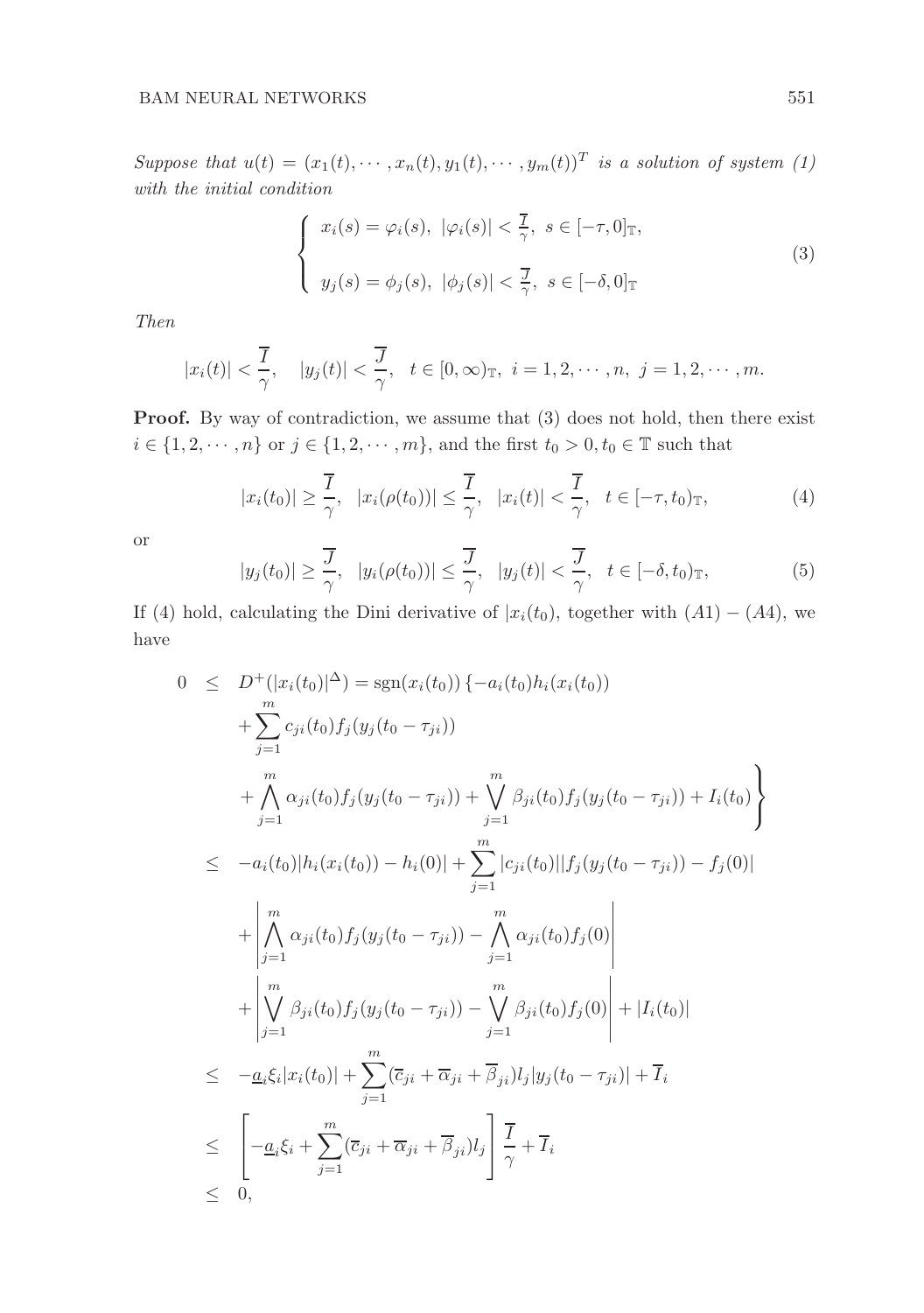which is a contradiction. Similarly, we can prove that (5) does not hold. The proof of Lemma 3 is completed.  $\Box$ 

Theorem 7. *Assume (A1)-(A4) hold. Suppose further that* (A5) there exist positive constants  $\varepsilon > 0, \zeta_i > 0, \zeta'_j > 0$  such that

$$
\zeta_i[\varepsilon - \underline{a}_i \xi_i(1 + \mu(t)\varepsilon)] + \sum_{j=1}^m \zeta_j'(\overline{d}_{ij} + \overline{p}_{ij} + \overline{q}_{ij})\nu_i(1 + \varepsilon\mu(t + \delta_{ij}))e_{\varepsilon}(t + \delta_{ij}, t) < 0,
$$
  

$$
\zeta_j'[\varepsilon - \underline{b}_j \kappa_j(1 + \mu(t)\varepsilon)] + \sum_{i=1}^n \zeta_i(\overline{c}_{ji} + \overline{\alpha}_{ji} + \overline{\beta}_{ji})l_j(1 + \varepsilon\mu(t + \tau_{ji}))e_{\varepsilon}(t + \tau_{ji}, t) < 0,
$$

*Then the solution of system (1) is globally exponentially stable.*

**Proof.** Let  $u^*(t) = (x_1^*(t), \dots, x_n^*(t), y_1^*(t), \dots, y_m^*(t))^T$  be the solution of (1.1) with initial value  $\theta^* = (\varphi_1^*(t), \cdots, \varphi_n^*(t), \phi_1^*(t), \cdots, \phi_m^*(t))^T$ , and  $u^*(t) = (x_1(t), \cdots, x_n(t),$  $y_1(t), \dots, y_m(t))^T$  be the solution of (1) with initial value  $\theta = (\varphi_1(t), \dots, \varphi_n(t), \phi_1(t))$  $\cdots$ ,  $\phi_m(t)$ <sup>T</sup>. Then we have

$$
(x_i(t) - x_i^*(t))^{\Delta}
$$
  
\n
$$
= -a_i(t)[h_i(x_i(t)) - h_i(x_i^*(t))]
$$
  
\n
$$
+ \sum_{j=1}^m c_{ji}(t)[f_j(y_j(t - \tau_{ji})) - f_j(y_j^*(t - \tau_{ji}))]
$$
  
\n
$$
+ \bigwedge_{j=1}^m \alpha_{ji}(t)f_j(y_j(t - \tau_{ji})) - \bigwedge_{j=1}^m \alpha_{ji}(t)f_j(y_j^*(t - \tau_{ji}))
$$
  
\n
$$
+ \bigvee_{j=1}^m \beta_{ji}(t)f_j(y_j(t - \tau_{ji})) - \bigvee_{j=1}^m \beta_{ji}(t)f_j(y_j^*(t - \tau_{ji}))
$$
(6)

and

$$
(y_j(t) - y_j^*(t))^{\Delta}
$$
  
\n
$$
= -b_j(t)[\varrho_j(y_j(t)) - \varrho_j(y_j^*(t))]
$$
  
\n
$$
+ \sum_{i=1}^n d_{ij}(t)[g_i(x_i(t - \delta_{ij})) - g_i(x_i^*(t - \delta_{ij}))]
$$
  
\n
$$
+ \bigwedge_{i=1}^n p_{ij}(t)g_i(x_i(t - \delta_{ij})) - \bigwedge_{i=1}^m p_{ij}(t)g_i(x_i^*(t - \delta_{ij}))
$$
  
\n
$$
+ \bigvee_{i=1}^n q_{ij}(t)g_i(x_i(t - \delta_{ij})) - \bigvee_{i=1}^n q_{ij}(t)g_i(x_i^*(t - \delta_{ij}))
$$
\n(7)

In view of (6) and (7), for  $t > 0$ , we have

$$
D^+|x_i(t) - x_i^*(t)|^{\Delta}
$$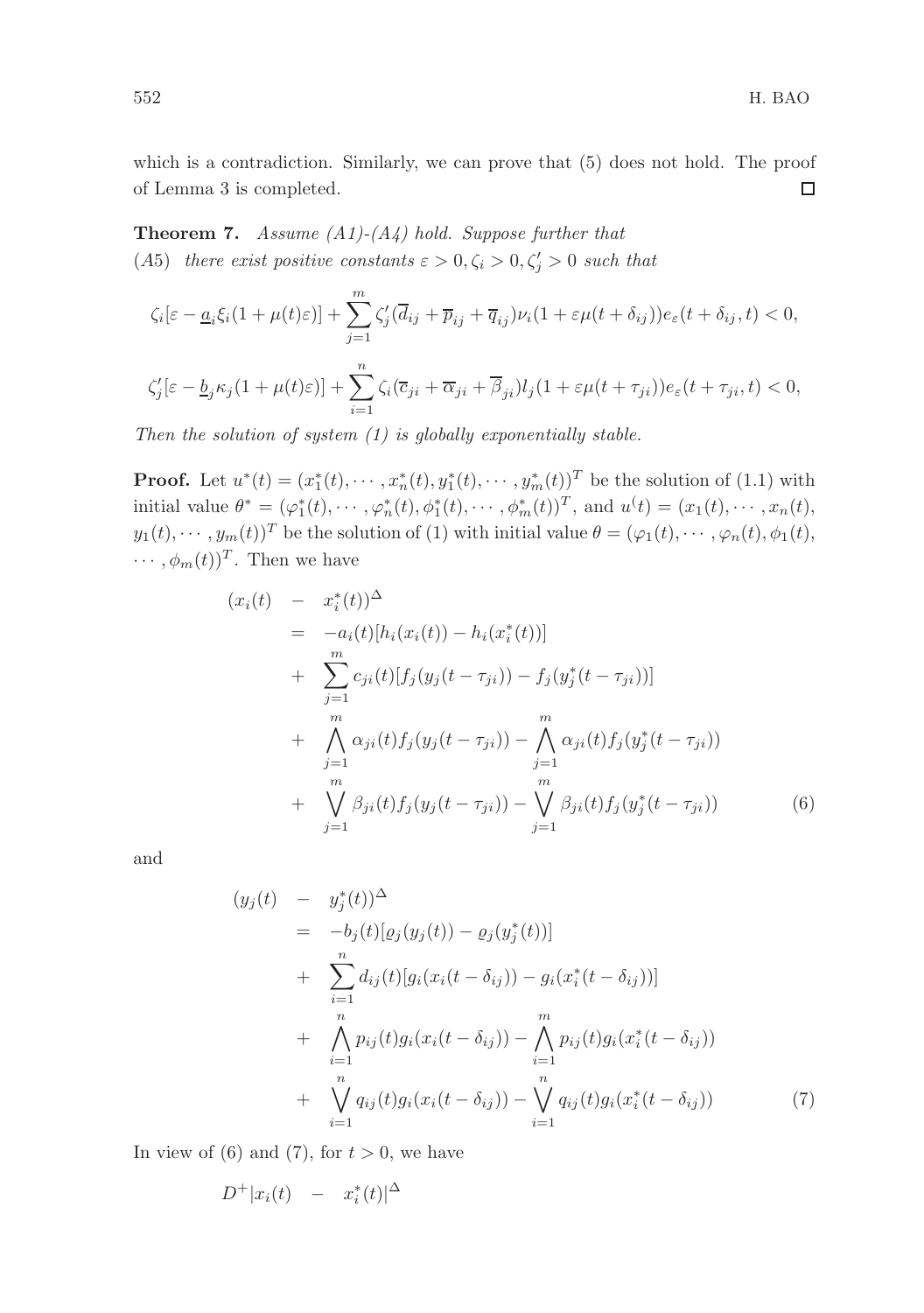$$
\leq -\underline{a}_{i}\xi_{i}|x_{i}(t)-x_{i}^{*}(t)|
$$
  
+
$$
\sum_{j=1}^{m}(\overline{c}_{ji}+\overline{\alpha}_{ji}+\overline{\beta}_{ji})l_{j}|y_{j}(t-\tau_{ji})-y_{j}^{*}(t-\tau_{ji})|
$$
(8)

and

$$
D^{+}|y_{j}(t) - y_{j}^{*}(t)|^{\Delta} \leq -\underline{b}_{j}\kappa_{j}|y_{j}(t) - y_{j}^{*}(t)| + \sum_{i=1}^{n} (\overline{d}_{ij} + \overline{p}_{ij} + \overline{q}_{ij})\nu_{i}|x_{j}(t - \delta_{ij}) - x_{i}^{*}(t - \delta_{ij})| \qquad (9)
$$

For any  $\eta \in [-\max\{\tau, \delta\}, 0],$  we construct the Lyapunov functional

$$
V(t) = \sum_{k=1}^{4} V_k(t).
$$

where

$$
V_1(t) = \sum_{i=1}^{n} \zeta_i e_{\varepsilon}(t, \eta) |x_i(t) - x_i^*(t)|,
$$

$$
V_2(t) = \sum_{i=1}^n \sum_{j=1}^m \zeta_i (\overline{c}_{ji} + \overline{\alpha}_{ji} + \overline{\beta}_{ji}) l_j
$$
  
 
$$
\times \int_{t-\tau_{ji}}^t (1 + \varepsilon \mu(s + \tau_{ji})) e_{\varepsilon}(s + \tau_{ji}, \eta) |y_j(s) - y_j^*(s)| \Delta s
$$
  

$$
V_3(t) = \sum_{j=1}^m \zeta_j' e_{\varepsilon}(t, \eta) |y_j(t) - y_j^*(t)|,
$$

$$
V_4(t) = \sum_{j=1}^m \sum_{i=1}^n \zeta'_j (\overline{d}_{ij} + \overline{p}_{ij} + \overline{q}_{ij}) \nu_i
$$
  
 
$$
\times \int_{t-\delta_{ij}}^t (1 + \varepsilon \mu(s + \delta_{ij})) e_{\varepsilon}(s + \delta_{ij}, \eta) |x_i(s) - x_i^*(s)| \Delta s
$$

Calculating the delta derivative  $D^+V^{\Delta}(t)$  along to (1), we can get

$$
D^{+}V_{1}(t)^{\Delta}|_{(1)}
$$
\n
$$
= \sum_{i=1}^{n} \zeta_{i} \left[ \varepsilon e_{\varepsilon}(t,\eta)|x_{i}(t) - x_{i}^{*}(t)| + e_{\varepsilon}(\sigma(t),\eta)D^{+}|x_{i}(t) - x_{i}^{*}(t)|^{\Delta} \right]
$$
\n
$$
\leq \sum_{i=1}^{n} \zeta_{i} \left\{ \varepsilon e_{\varepsilon}(t,\eta)|x_{i}(t) - x_{i}^{*}(t)| + e_{\varepsilon}(\sigma(t),\eta) \left[ -\underline{a}_{i}\xi_{i}|x_{i}(t) - x_{i}^{*}(t)| \right] \right\}
$$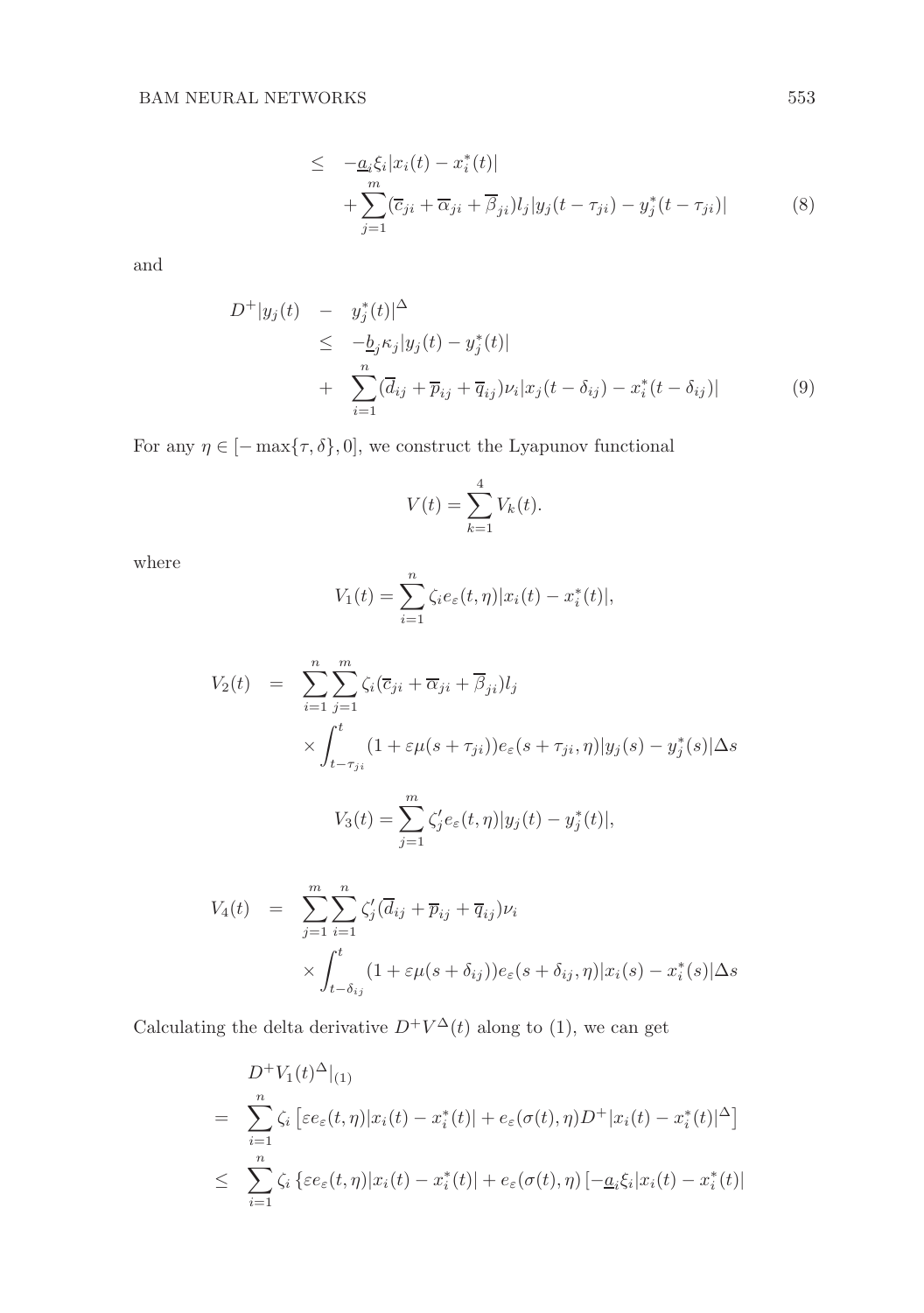$$
\begin{aligned}\n&+ \sum_{j=1}^{m} (\overline{c}_{ji} + \overline{\alpha}_{ji} + \overline{\beta}_{ji}) l_j |y_j(t - \tau_{ji}) - y_j^*(t - \tau_{ji})|\n\end{aligned}\n\Bigg\} \leq\n\begin{aligned}\n&\left\{ \sum_{i=1}^{n} \zeta_i \left[ \varepsilon - \underline{a}_i \xi_i (1 + \mu(t)\varepsilon) \right] e_\varepsilon(t, \eta) |x_i(t) - x_i^*(t)| \right\} \\
&+ \left\{ (1 + \mu(t)\varepsilon) e_\varepsilon(t, \eta) \sum_{i=1}^{n} \sum_{j=1}^{m} \zeta_i (\overline{c}_{ji} + \overline{\alpha}_{ji} + \overline{\beta}_{ji}) l_j \\
&\times |y_j(t - \tau_{ji}) - y_j^*(t - \tau_{ji})| \right\}\n\end{aligned}
$$

$$
D^{+}V_{2}(t)^{\Delta}|_{(1)} \leq \sum_{i=1}^{n} \sum_{j=1}^{m} \zeta_{i}(\overline{c}_{ji} + \overline{\alpha}_{ji} + \overline{\beta}_{ji})l_{j}(1 + \varepsilon\mu(t + \tau_{ji}))
$$
  

$$
\times e_{\varepsilon}(t + \tau_{ji}, \eta)|y_{j}(t) - y_{j}^{*}(t)|
$$
  

$$
- \sum_{i=1}^{n} \sum_{j=1}^{m} \zeta_{i}(\overline{c}_{ji} + \overline{\alpha}_{ji} + \overline{\beta}_{ji})l_{j}(1 + \varepsilon\mu(t))
$$
  

$$
\times e_{\varepsilon}(t, \eta)|y_{j}(t - \tau_{ji}) - y_{j}^{*}(t - \tau_{ji})|
$$

$$
D^{+}V_{3}(t)^{\Delta}|_{(1)}
$$
\n
$$
= \sum_{j=1}^{m} \zeta_{j}^{\prime} \left[ \varepsilon e_{\varepsilon}(t,\eta)|y_{j}(t) - y_{j}^{*}(t)| + e_{\varepsilon}(\sigma(t),\eta)D^{+}|y_{j}(t) - y_{j}^{*}(t)|^{\Delta} \right]
$$
\n
$$
\leq \sum_{j=1}^{m} \zeta_{j}^{\prime} \left\{ \varepsilon e_{\varepsilon}(t,\eta)|y_{j}(t) - y_{j}^{*}(t)| + e_{\varepsilon}(\sigma(t),\eta) \left[ -\underline{b}_{j}\kappa_{j}|y_{j}(t) - y_{j}^{*}(t)| \right. \right.
$$
\n
$$
+ \sum_{i=1}^{n} (\overline{d}_{ij} + \overline{p}_{ij} + \overline{q}_{ij})\nu_{i}|x_{i}(t - \delta_{ij}) - x_{i}^{*}(t - \delta_{ij})| \right] \Bigg\}
$$
\n
$$
\leq \left\{ \sum_{j=1}^{m} \zeta_{j}^{\prime} \left[ \varepsilon - \underline{b}_{j}\kappa_{j}(1 + \mu(t))\varepsilon \right] e_{\varepsilon}(t,\eta)|y_{j}(t) - y_{j}^{*}(t)| \right\}
$$
\n
$$
+ \left\{ (1 + \mu(t)\varepsilon)e_{\varepsilon}(t,\eta) \sum_{j=1}^{m} \sum_{i=1}^{n} \zeta_{j}^{\prime} (\overline{d}_{ij} + \overline{p}_{ij} + \overline{q}_{ij})\nu_{i} \times |x_{i}(t - \delta_{ij}) - x_{i}^{*}(t - \delta_{ij})| \right\}
$$

$$
D^{+}V_{4}(t)^{\Delta}|_{(1)} \leq \sum_{j=1}^{m} \sum_{i=1}^{n} \zeta_{j}'(\overline{d}_{ij} + \overline{p}_{ij} + \overline{q}_{ij})\nu_{i}(1 + \varepsilon\mu(t + \delta_{ij}))
$$
  

$$
\times e_{\varepsilon}(t + \delta_{ij}, \eta)|x_{i}(t) - x_{i}^{*}(t)|
$$
  

$$
-\sum_{j=1}^{m} \sum_{i=1}^{n} \zeta_{j}'(\overline{d}_{ij} + \overline{p}_{ij} + \overline{q}_{ij})\nu_{i}(1 + \varepsilon\mu(t))e_{\varepsilon}(t, \eta)
$$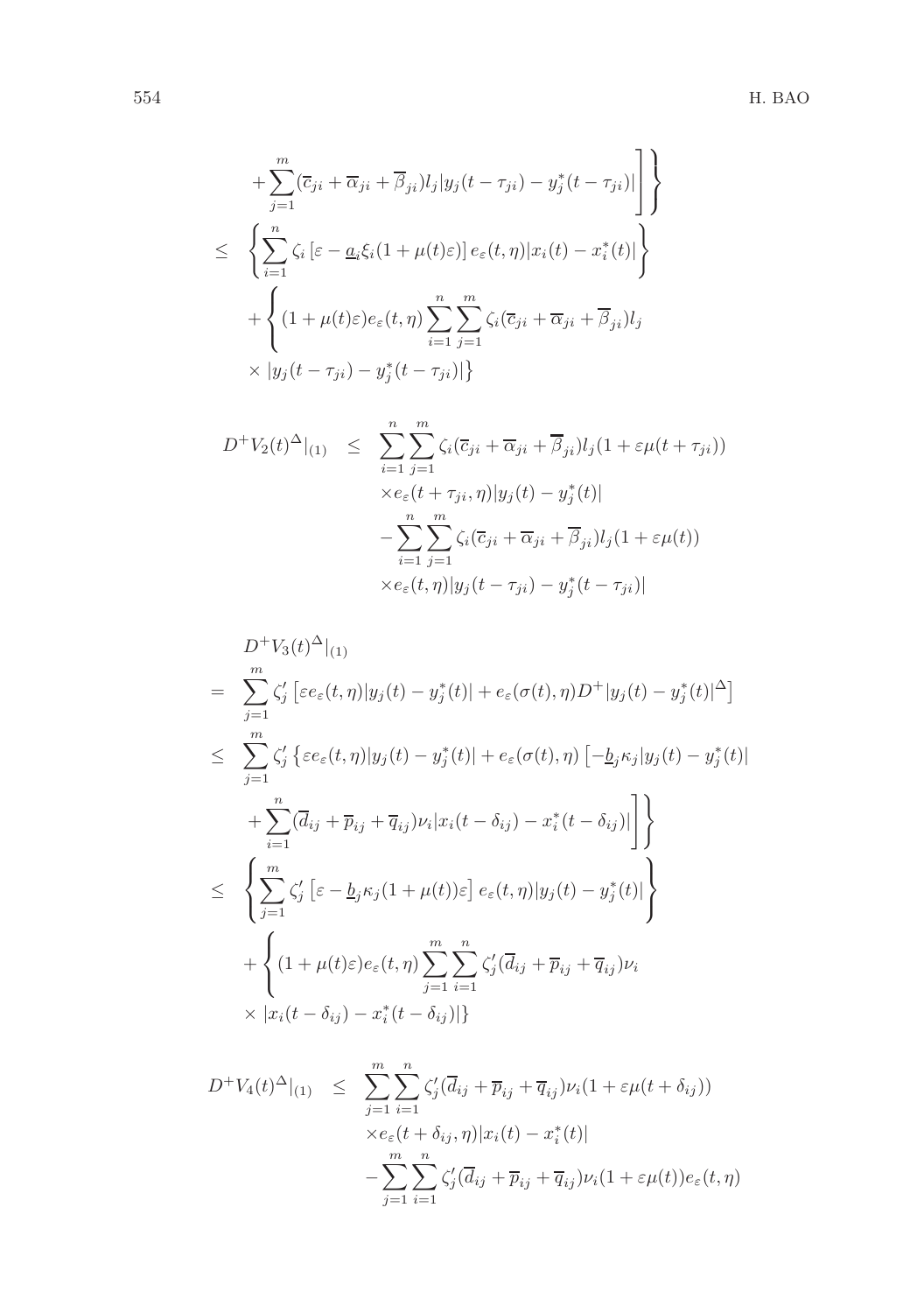$$
\times |x_i(t-\delta_{ij})-x_i^*(t-\delta_{ij})|
$$

From the above, it follows that

$$
\sum_{i=1}^{n} \left\{ \zeta_i \left[ \varepsilon - \underline{a}_i \xi_i (1 + \varepsilon \mu(t)) \right] \right\}
$$
\n
$$
\leq \sum_{i=1}^{n} \left\{ \zeta_i \left[ \varepsilon - \underline{a}_i \xi_i (1 + \varepsilon \mu(t)) \right] \right\}
$$
\n
$$
+ \sum_{j=1}^{m} \zeta_j' (\overline{d}_{ij} + \overline{p}_{ij} + \overline{q}_{ij}) \nu_i (1 + \varepsilon \mu(t + \delta_{ij})) \right\} e_{\varepsilon}(t, \eta) |x_i(t) - x_i^*(t)|
$$
\n
$$
+ \sum_{i=j}^{m} \left\{ \zeta_j' \left[ \varepsilon - \underline{b}_j \kappa_j (1 + \varepsilon \mu(t)) \right] + \sum_{i=1}^{n} \zeta_i (\overline{c}_{ji} + \overline{\alpha}_{ji} + \overline{\beta}_{ji})
$$
\n
$$
\times l_j (1 + \varepsilon \mu(t + \tau_{ji})) \right\} e_{\varepsilon}(t, \eta) |y_j(t) - y_j^*(t)| \tag{10}
$$

By assumption (A5), we obtain  $D^+V(t)^{\Delta} < 0$ , i.e.  $V(t) < V(0)$ , for  $t > 0$ .

On the other hand, we have

$$
V(0) = \sum_{i=1}^{n} \zeta_{i} e_{\varepsilon}(0, \eta) |x_{i}(0) - x_{i}^{*}(0)| + \sum_{j=1}^{m} \zeta_{j}^{\prime} e_{\varepsilon}(0, \eta) |y_{j}(0) - y_{j}^{*}(0)|
$$
  
+ 
$$
\sum_{i=1}^{n} \sum_{j=1}^{m} \zeta_{i} (\overline{c}_{ji} + \overline{\alpha}_{ji} + \overline{\beta}_{ji}) l_{j}
$$
  
 
$$
\times \int_{-\tau_{ji}}^{0} (1 + \varepsilon \mu(s + \tau_{ji})) e_{\varepsilon}(s + \tau_{ji}, \eta) |y_{j}(s) - y_{j}^{*}(s)| \Delta s
$$
  
+ 
$$
\sum_{j=1}^{m} \sum_{i=1}^{n} \zeta_{j}^{\prime} (\overline{d}_{ij} + \overline{p}_{ij} + \overline{q}_{ij}) \nu_{i}
$$
  
 
$$
\times \int_{-\delta_{ij}}^{0} (1 + \varepsilon \mu(s + \delta_{ij})) e_{\varepsilon}(s + \delta_{ij}, \eta) |x_{i}(s) - x_{i}^{*}(s)| \Delta s
$$
  

$$
\leq \sum_{i=1}^{n} \left\{ \zeta_{i} e_{\varepsilon}(0, \eta) + \sum_{j=1}^{m} \zeta_{j}^{\prime} (\overline{d}_{ij} + \overline{p}_{ij} + \overline{q}_{ij}) \nu_{i}
$$
  
 
$$
\times \int_{-\delta_{ij}}^{0} (1 + \varepsilon \mu(s + \delta_{ij})) e_{\varepsilon}(s + \delta_{ij}, \eta) \Delta s \right\} \sup_{s \in [-\delta, 0]} |x_{i}(s) - x_{i}^{*}(s)|
$$
  
+ 
$$
\sum_{j=1}^{m} \left\{ \zeta_{j}^{\prime} e_{\varepsilon}(0, \eta) + \sum_{i=1}^{n} \zeta_{i}(\overline{c}_{ji} + \overline{\alpha}_{ji} + \overline{\beta}_{ji}) l_{j}
$$
  
 
$$
\times \int_{-\tau_{ji}}^{0} (1 + \varepsilon \mu(s + \tau_{ji})) e_{\varepsilon}(s + \tau_{ji}, \eta) \right\} \sup_{s \in [-\tau, 0]} |y_{j}(s) - y_{j}^{*}(s)|
$$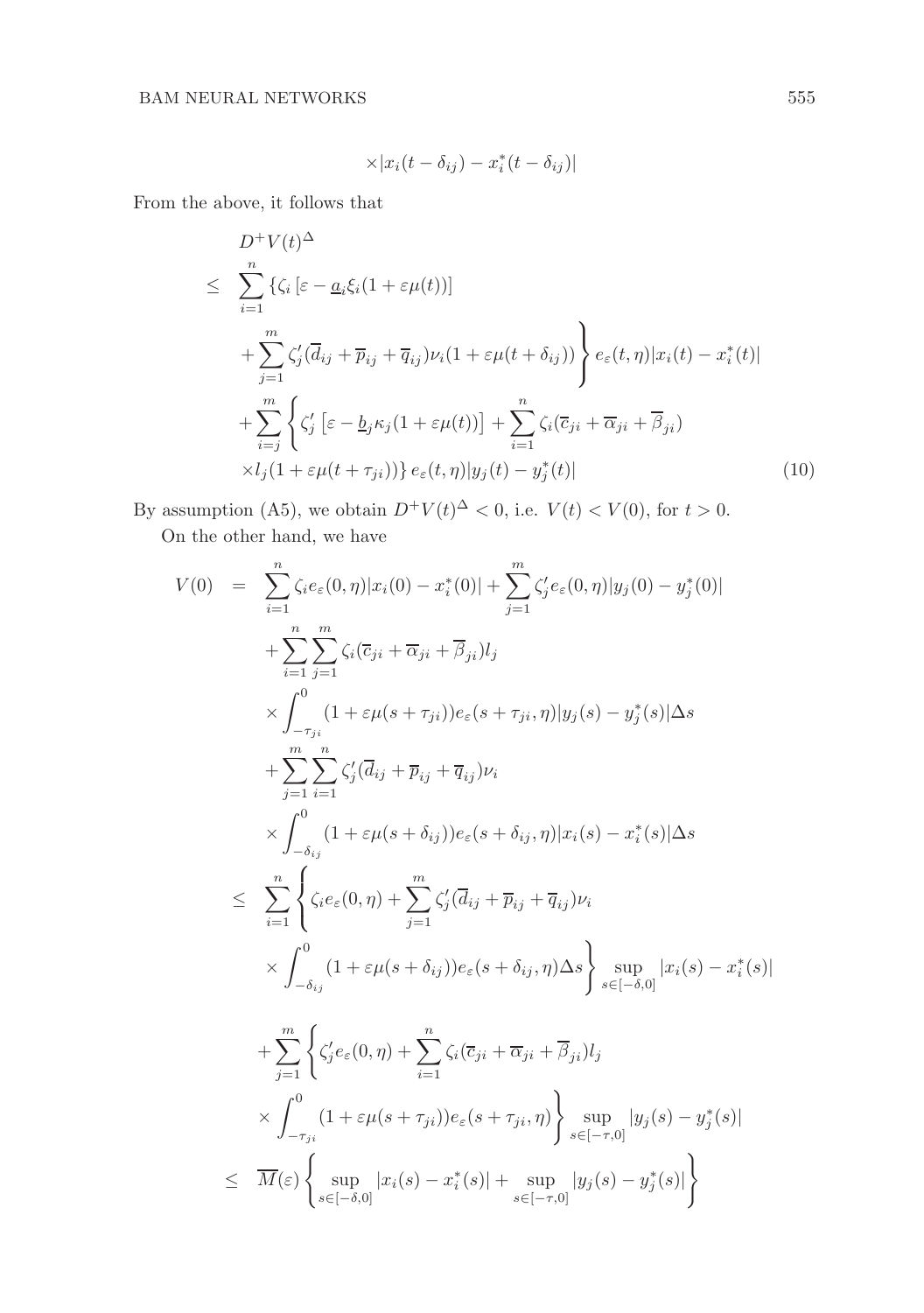where

$$
\overline{M}(\varepsilon) = \max \left\{ \sum_{i=1}^{n} \left[ \zeta_i e_{\varepsilon}(0, \eta) + \sum_{j=1}^{m} \zeta_j' (\overline{d}_{ij} + \overline{p}_{ij} + \overline{q}_{ij}) \nu_i \right] \times \int_{-\delta_{ij}}^{0} (1 + \varepsilon \mu(s + \delta_{ij})) e_{\varepsilon}(s + \delta_{ij}, \eta) \Delta s \right],
$$
\n
$$
\sum_{j=1}^{m} \left[ \zeta_j' e_{\varepsilon}(0, \eta) + \sum_{i=1}^{n} \zeta_i (\overline{c}_{ji} + \overline{\alpha}_{ji} + \overline{\beta}_{ji}) l_j \right] \times \int_{-\tau_{ji}}^{0} (1 + \varepsilon \mu(s + \tau_{ji})) e_{\varepsilon}(s + \tau_{ji}, \eta) \right] \right\}
$$

Also,

$$
\sum_{i=1}^{n} \zeta_i e_{\varepsilon}(t, \eta) |x_i(t) - x_i^*(t)| + \sum_{j=1}^{m} \zeta_j' e_{\varepsilon}(t, \eta) |y_j(t) - y_j^*(t)| \le V(t) \le V(0),
$$

that is

$$
\min_{1 \le i \le n, 1 \le j \le m} \{ \zeta_i, \zeta_j' \} e_{\varepsilon}(t, \eta) \left[ \sum_{i=1}^n |x_i(t) - x_i^*(t)| + \sum_{j=1}^m |y_j(t) - y_j^*(t)| \right]
$$
\n
$$
\leq V(0).
$$

We can obtain that

$$
\sum_{i=1}^{n} |x_i(t) - x_i^*(t)| + \sum_{j=1}^{m} |y_j(t) - y_j^*(t)| \le M(\varepsilon) e_{\Theta \varepsilon}(t, \eta) \|\theta - \theta^*\|.
$$

where  $M(\varepsilon) = \frac{M(\varepsilon)}{\min_{1 \leq i \leq n, 1 \leq j \leq m} \{\zeta_i, \zeta'_j\}}$ . Therefore, by Definition 6, the solution  $u(t)$  of (1) is globally exponentially stable. This completes the proof.

Theorem 8. *Assume that*  $(A1) - (A5)$  *hold. Then system*  $(I)$  *has an* ω *anti periodic solution which is globally exponentially stable.*

**Proof.** Let  $u(t) = (x_1(t), \dots, x_n(t), y_1(t), \dots, y_m(t))^T$  be a solution of (1) with initial conditions (3). Then by Lemma 3, the solution  $u(t)$  is bounded.

It follows that

$$
((-1)^{k+1}x_i(t + (k+1)\omega))^{\Delta} = (-1)^{k+1}x_i^{\Delta}(t + (k+1)\omega)
$$
  
= 
$$
(-1)^{k+1}\{-a_i(t + (k+1)\omega)h_i(t + (k+1)\omega)
$$

$$
+ \sum_{j=1}^m c_{ji}(t + (k+1)\omega)f_j(y_j(t + (k+1)\omega - \tau_{ji}))
$$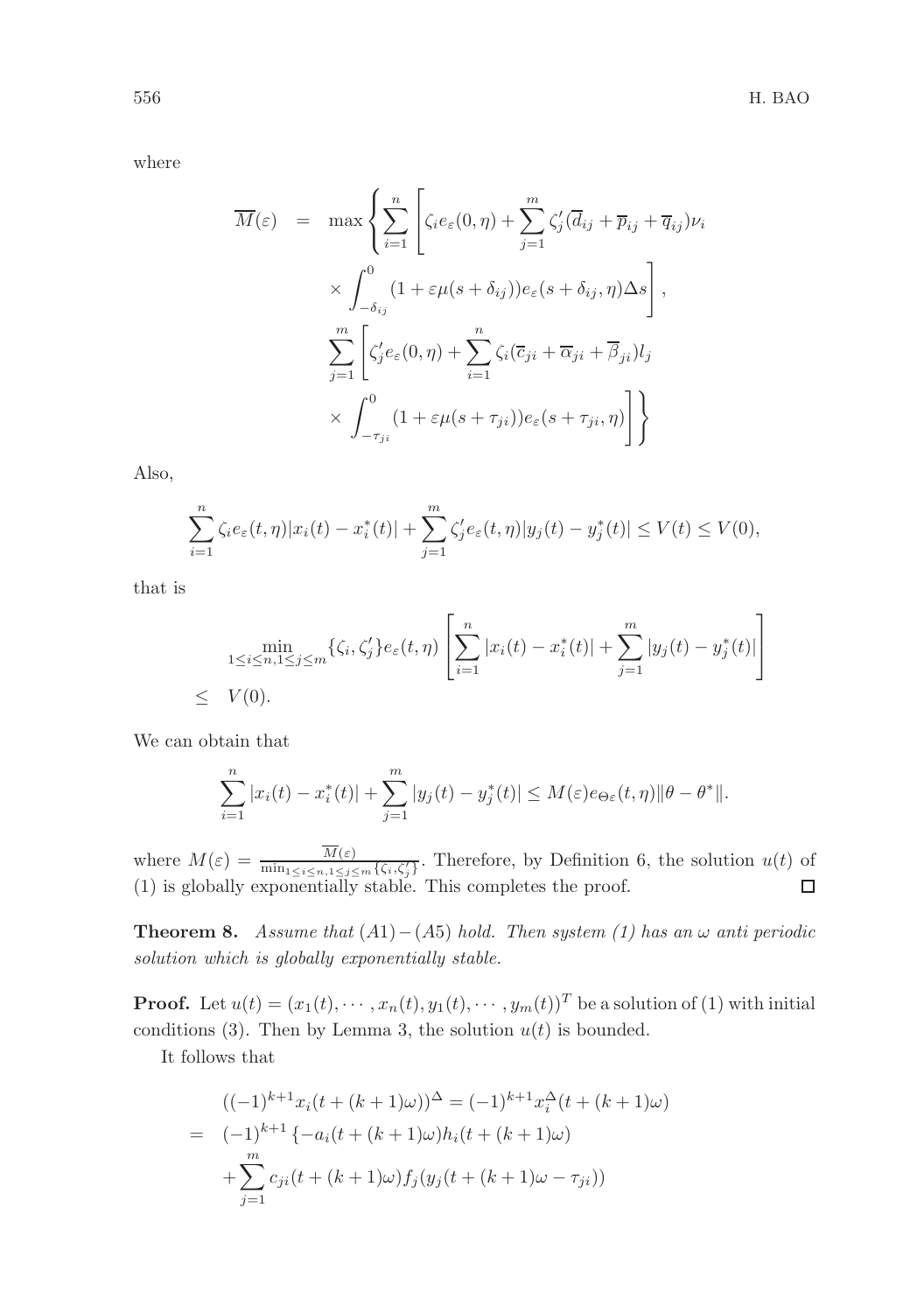+ 
$$
\bigwedge_{j=1}^{m} \alpha_{ji}(t + (k+1)\omega) f_j(y_j(t + (k+1)\omega - \tau_{ji}))
$$
  
+  $\bigvee_{j=1}^{m} \beta_{ji}(t + (k+1)\omega) f_j(y_j(t + (k+1)\omega - \tau_{ji})) + I_i(t + (k+1)\omega)$   
=  $-a_i(t)h_i((-1)^{k+1}x_i(t + (k+1)\omega)$   
+  $\sum_{j=1}^{m} c_{ji}(t) f_j((-1)^{k+1}y_j(t + (k+1)\omega - \tau_{ji}))$   
+  $\bigwedge_{j=1}^{m} \alpha_{ji}(t) f_j((-1)^{k+1}y_j(t + (k+1)\omega - \tau_{ji}))$   
+  $\bigvee_{j=1}^{m} \beta_{ji}(t) f_j((-1)^{k+1}y_j(t + (k+1)\omega - \tau_{ji})) + I_i(t)$  (11)

Similarly, we have

$$
((-1)^{k+1}y_j(t+(k+1)\omega))^{\Delta} = (-1)^{k+1}y_j^{\Delta}(t+(k+1)\omega)
$$
  
=  $-b_j(t)\varrho_j((-1)^{k+1}y_j(t+(k+1)\omega)$   
+  $\sum_{i=1}^n d_{ij}(t)g_i((-1)^{k+1}x_i(t+(k+1)\omega - \delta_{ij}))$   
+  $\bigwedge_{i=1}^n p_{ij}(t)g_i((-1)^{k+1}x_i(t+(k+1)\omega - \delta_{ij}))$   
+  $\bigvee_{i=1}^n q_{ij}(t)g_i((-1)^{k+1}x_i(t+(k+1)\omega - \delta_{ij})) + J_j(t)$  (12)

Thus for any natural number k,  $(-1)^{k+1}u_i(t + (k+1)\omega)$  is the solution of (1). By Theorem 7, there exists a constant  $M(\varepsilon)$  such that

$$
\sum_{i=1}^{n} |(-1)^{k+1}x_i(t + (k+1)\omega) - (-1)^k x_i(t + k\omega)|
$$
  
+ 
$$
\sum_{j=1}^{m} |(-1)^{k+1}y_j(t + (k+1)\omega) - (-1)^k y_j(t + k\omega)|
$$
  

$$
\leq M(\varepsilon)e_{\Theta\varepsilon}(t + k\omega, \eta) \left\{ \sum_{i=1}^{n} \sup_{s \in [-\tau, 0]} |x_i(s + \omega) - x_i(s)| + \sum_{j=1}^{m} \sup_{s \in [-\delta, 0]} |y_j(s + \omega) - y_j(s)| \right\}
$$
  

$$
\leq M(\varepsilon)e_{\Theta\varepsilon}(t + k\omega, \eta) \frac{n\overline{I} + m\overline{J}}{\gamma}
$$
(13)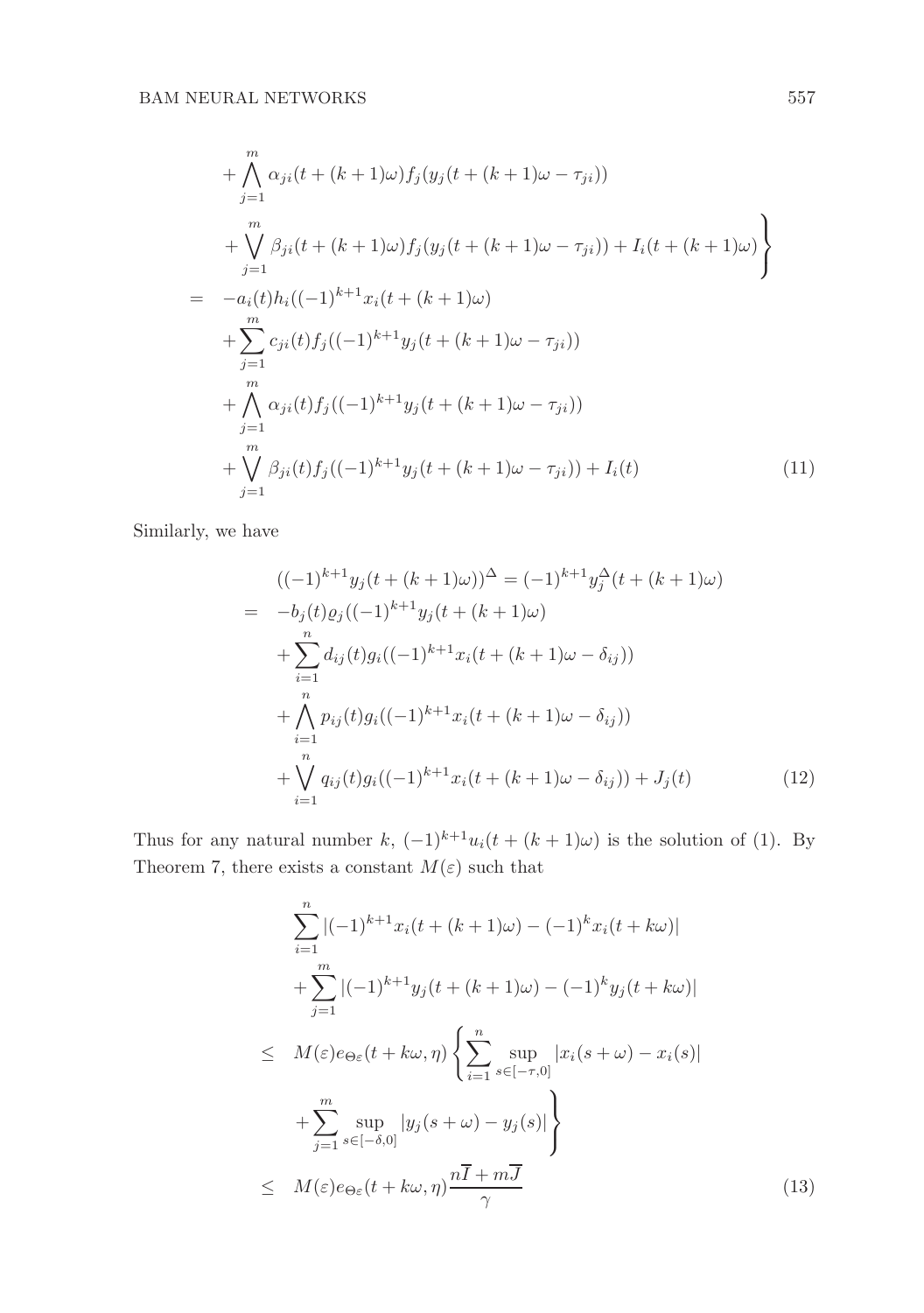Then for a natural number  $l$ , we have

$$
\begin{aligned}\n|(-1)^{l+1}x_i(t+(l+1)\omega)| \\
&= \left|x_i(t) + \sum_{k=0}^l [(-1)^{k+1}x_i(t+(k+1)\omega) - (-1)^kx_i(t+k\omega)]\right| \\
&\leq |x_i(t)| \\
&+ \sum_{k=0}^l |(-1)^{k+1}x_i(t+(k+1)\omega) - (-1)^kx_i(t+k\omega)|\n\end{aligned}
$$
\n(14)

$$
\begin{aligned}\n|(-1)^{l+1}y_j(t+(l+1)\omega)| \\
&= \left| y_j(t) + \sum_{k=0}^{l} [(-1)^{k+1}y_j(t+(k+1)\omega) - (-1)^k y_j(t+k\omega)] \right| \\
&\leq |y_j(t)| \\
&+ \sum_{k=0}^{l} |(-1)^{k+1}y_j(t+(k+1)\omega) - (-1)^k y_j(t+k\omega)|\n\end{aligned}
$$
\n(15)

Noting that  $u(t)$  is bounded and (13), then there exist a sufficient large constant  $K > 0$  and a positive constant Γ such that

$$
|(-1)^{k+1}x_i(t+(k+1)\omega) - (-1)^kx_i(t+k\omega)| \le \Gamma(e^{-c\omega})^k, k > K,
$$
 (16)

and

$$
|(-1)^{k+1}y_j(t+(k+1)\omega) - (-1)^k y_j(t+k\omega)| \le \Gamma(e^{-c\omega})^k, k > K,
$$
 (17)

where  $i = 1, 2, \dots, n, j = 1, 2, \dots, m$ . It follows from (14)-(17) that  $(-1)^{k}u(t + k\omega)$ uniformly converges to a continuous function  $v(t) = (x_1^*(t), \dots, x_n^*(t), y_1^*(t), \dots, y_n^*(t))^T$ in time scales sense.

Now we will prove that  $v(t)$  is an  $\omega$  anti periodic solution of (1). First, we have

$$
v(t + \omega) = \lim_{k \to \infty} (-1)^k u_i(t + k\omega + \omega)
$$
  
= 
$$
-\lim_{k \to \infty} (-1)^{k+1} u_i(t + (k+1)\omega) = -v(t).
$$

Next, we shall prove  $v(t)$  is a solution of (1). (11) and (12) imply that  $\{(-1)^{k+1}u_i(t+1)\}$  $(k+1)\omega$ ) uniformly converges to a continuous function in the sense time scales. Letting  $k \to \infty$ , we have

$$
(x_i^*(t))^{\Delta} = -a_i(t)h_i(x_i^*(t))
$$
  
+ 
$$
\sum_{j=1}^m c_{ji}(t)f_j(y_j^*(t - \tau_{ji})) + \bigwedge_{j=1}^m \alpha_{ji}(t)f_j(y_j^*(t - \tau_{ji}))
$$
  
+ 
$$
\bigvee_{j=1}^m \beta_{ji}(t)f_j(y_j^*(t - \tau_{ji})) + I_i(t), i = 1, 2, \cdots, n,
$$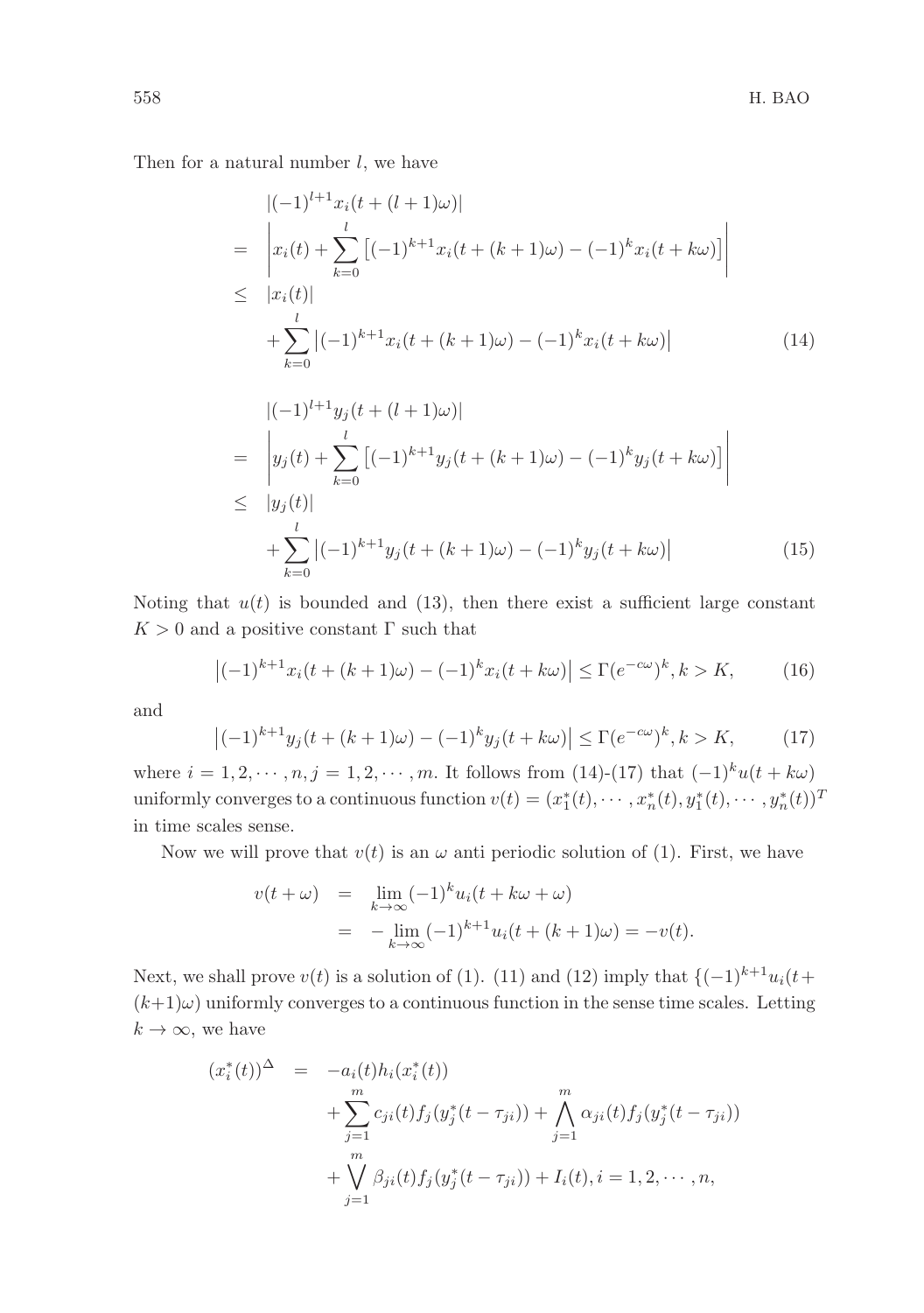$$
(y_j^*(t))^{\Delta} = -b_j(t)\varrho_j(y_j^*(t))
$$
  
+ 
$$
\sum_{i=1}^n d_{ij}(t)g_i(x_i^*(t - \delta_{ij})) + \bigwedge_{i=1}^n p_{ij}(t)g_i(x_i^*(t - \delta_{ij}))
$$
  
+ 
$$
\bigvee_{i=1}^n q_{ij}(t)g_i(x_i^*(t - \delta_{ij})) + J_j(t), j = 1, 2, \cdots, m.
$$

Therefore  $v(t)$  is a solution of (1), applying Theorem 7, we can show that  $v(t)$  is  $\Box$ globally exponentially stable. This completes the proof.

## 4. AN EXAMPLE

Example 1 Consider the following fuzzy BAM neural networks with delays on time scales.  $\overline{a}$ 

$$
\begin{cases}\nx_i^{\Delta}(t) = -a_i(t)h_i(x_i(t)) + \sum_{j=1}^2 c_{ji}(t)f_j(y_j(t - \tau_{ji})) \\
+ \Lambda_{j=1}^2 \alpha_{ji}(t)f_j(y_j(t - \tau_{ji})) \\
+ \nabla_{j=1}^2 \beta_{ji}(t)f_j(y_j(t - \tau_{ij})) + I_i(t), \\
y_j^{\Delta}(t) = -b_j(t)\varrho_j(y_j(t)) + \sum_{i=1}^2 d_{ij}(t)g_i(x_i(t - \delta_{ij})) \\
+ \Lambda_{i=1}^2 p_{ij}(t)g_i(x_i(t - \delta_{ij})) + \nabla_{i=1}^2 q_{ij}(t)g_i(x_i(t - \delta_{ij})) + J_j(t),\n\end{cases} \tag{18}
$$

where  $t \in \mathbb{T}$ ,  $i, j = 1, 2, \mathbb{T} = \bigcup_{k \in \mathbb{Z}} \left[\frac{1}{4}k, \frac{1}{4}(k+1)\right]$  is a periodic time scale.

$$
a_1(t) = 2.04 + 0.2|\sin(4\pi t)|, a_2(t) = 2.05 + 0.3|\sin(4\pi t)|,
$$
  
\n
$$
b_1(t) = 2.56 + 0.1|\cos(4\pi t)|, b_2(t) = 2.58 + 0.4|\cos(4\pi t)|,
$$
  
\n
$$
c_{11}(t) = 0.07\sin(4\pi t), c_{12}(t) = 0.09\cos(4\pi t), c_{21}(t) = 0.08\cos(4\pi t),
$$
  
\n
$$
c_{22}(t) = 0.06\sin(4\pi t), \alpha_{11}(t) = 0.12\cos(4\pi t), \alpha_{12}(t) = 0.11\sin(4\pi t),
$$
  
\n
$$
\alpha_{21}(t) = 0.09\sin(4\pi t), \alpha_{22}(t) = 0.06\cos(4\pi t), \beta_{11}(t) = 0.04\sin(4\pi t),
$$
  
\n
$$
\beta_{12}(t) = 0.05\cos(4\pi t), \beta_{21}(t) = 0.07\cos(4\pi t), \beta_{22}(t) = 0.06\sin(4\pi t),
$$
  
\n
$$
d_{11}(t) = 0.09\sin(4\pi t), d_{12}(t) = 0.07\cos(4\pi t), d_{21}(t) = 0.06\cos(4\pi t),
$$
  
\n
$$
d_{22}(t) = 0.08\sin(4\pi t), p_{11}(t) = 0.14\cos(4\pi t), p_{12}(t) = 0.1\sin(4\pi t),
$$
  
\n
$$
p_{21}(t) = 0.08\sin(4\pi t), p_{22}(t) = 0.09\cos(4\pi t), q_{11}(t) = 0.06\sin(4\pi t),
$$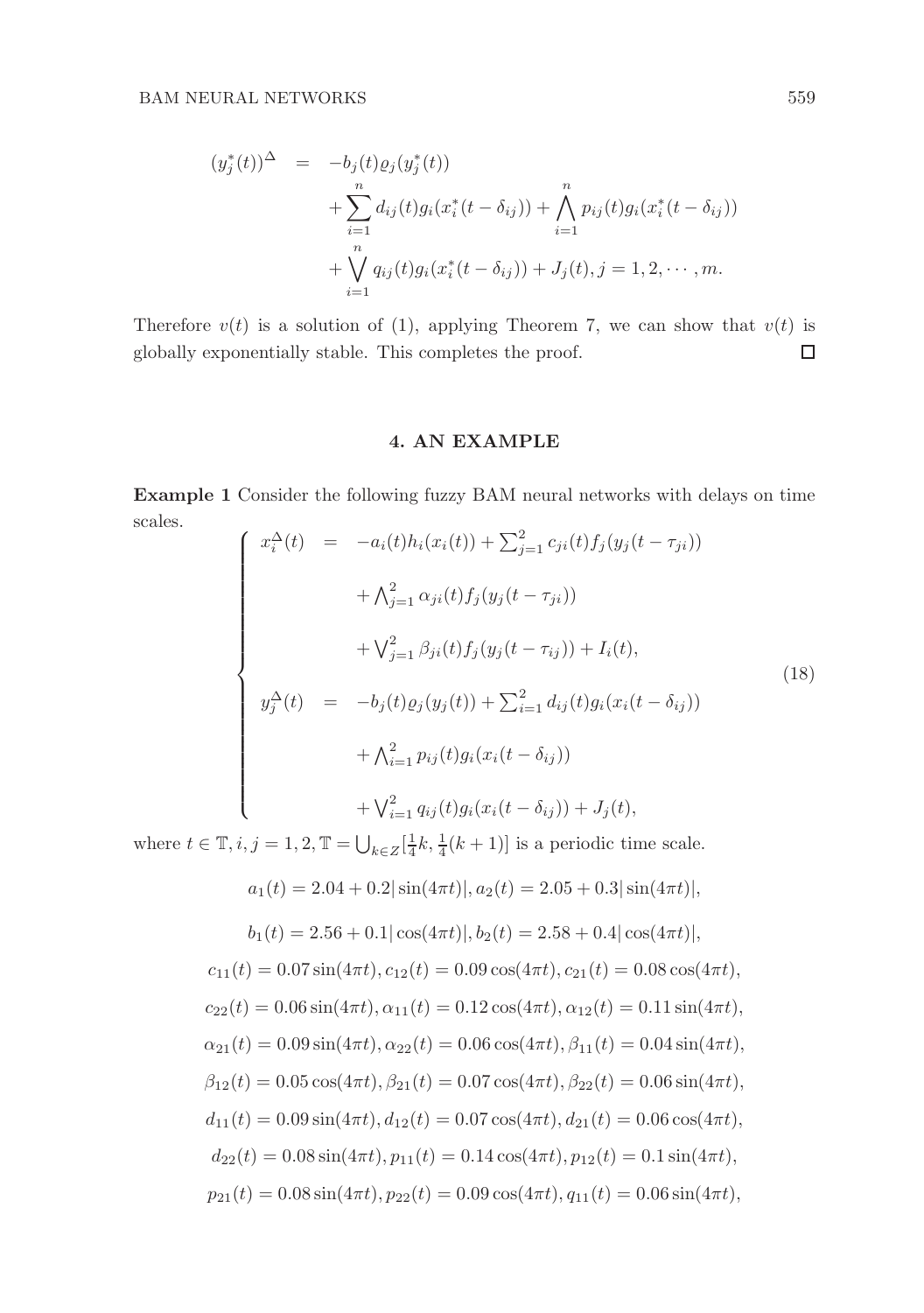$$
q_{12}(t) = 0.09 \cos(4\pi t), q_{21}(t) = 0.07 \cos(4\pi t), q_{22}(t) = 0.12 \sin(4\pi t),
$$
  
\n
$$
I_1(t) = 0.5 \sin(4\pi t), I_2(t) = 0.7 \cos(4\pi t),
$$
  
\n
$$
f_j(r) = \frac{1}{5} |\sin r|, g_i(r) = \frac{1}{5} |\sin r|(i, j = 1, 2).
$$
  
\n
$$
J_1(t) = 0.4 \sin(4\pi t), J_2(t) = 0.6 \cos(4\pi t),
$$
  
\n
$$
h_i(r) = \frac{1}{2} \sin r, \varrho_j(r) = \frac{1}{3} \sin r, i, j = 1, 2.
$$

then, we have

$$
\underline{a}_1 = 2.04, \underline{a}_2 = 2.05, \underline{b}_1 = 2.56, \underline{b}_2 = 2.58, \overline{c}_{11} = 0.07, \overline{c}_{22} = 0.06,
$$
  
\n
$$
\overline{c}_{12} = 0.09, \overline{c}_{21} = 0.08, \overline{\alpha}_{11} = 0.12, \overline{\alpha}_{22} = 0.06, \overline{\alpha}_{12} = 0.11, \overline{\alpha}_{21} = 0.09,
$$
  
\n
$$
\overline{\beta}_{11} = 0.04, \overline{\beta}_{22} = 0.06, \overline{\beta}_{12} = 0.05, \overline{\beta}_{21} = 0.07, \overline{d}_{11} = 0.09, \overline{d}_{22} = 0.08,
$$
  
\n
$$
\overline{d}_{12} = 0.07, \overline{d}_{21} = 0.06, \overline{p}_{11} = 0.14, \overline{p}_{22} = 0.09, \overline{p}_{12} = 0.1, \overline{p}_{21} = 0.08,
$$
  
\n
$$
\overline{q}_{11} = 0.06, \overline{q}_{22} = 0.12, \overline{q}_{12} = 0.09, \overline{q}_{21} = 0.07, \overline{I}_1 = 0.5, \overline{I}_2 = 0.7,
$$
  
\n
$$
\overline{J}_1 = 0.4, \overline{J}_2 = 0.6, l_j = \nu_i = \frac{1}{5}, \xi_i = \frac{1}{2}, \kappa_j = \frac{1}{3},
$$
  
\n
$$
\tau_{ji} = 0.3, \delta_{ij} = 0.4, i, j = 1, 2.
$$

It is easy to get

$$
-\underline{a}_1 \xi_1 + \sum_{j=1}^2 (\overline{c}_{j1} + \overline{\alpha}_{j1} + \overline{\beta}_{j1}) l_j = -0.926 < -0.6 < 0,
$$
  

$$
-\underline{a}_2 \xi_2 + \sum_{j=1}^2 (\overline{c}_{j2} + \overline{\alpha}_{j2} + \overline{\beta}_{j2}) l_j = -0.939 < -0.6 < 0,
$$
  

$$
-\underline{b}_1 \kappa_1 + \sum_{i=1}^2 (\overline{d}_{i1} + \overline{p}_{i1} + \overline{q}_{i1}) \nu_i = -0.753 < -0.6 < 0,
$$
  

$$
-\underline{b}_2 \kappa_2 + \sum_{i=1}^2 (\overline{d}_{i2} + \overline{p}_{i2} + \overline{q}_{i2}) \nu_i = -0.75 < -0.6 < 0.
$$

Let  $\zeta_i = 1, \zeta_j' = 1, \varepsilon = 0.1, \mu(t) = \frac{1}{8}$ , it is easy verify (A5) hold.

Therefore we can see that conditions  $(A1) - (A5)$  hold. By Theorem 3.1 and Theorem 8, system (18) has a  $\frac{1}{4}$ -anti-periodic solution which is globally exponentially stable (see fig.1).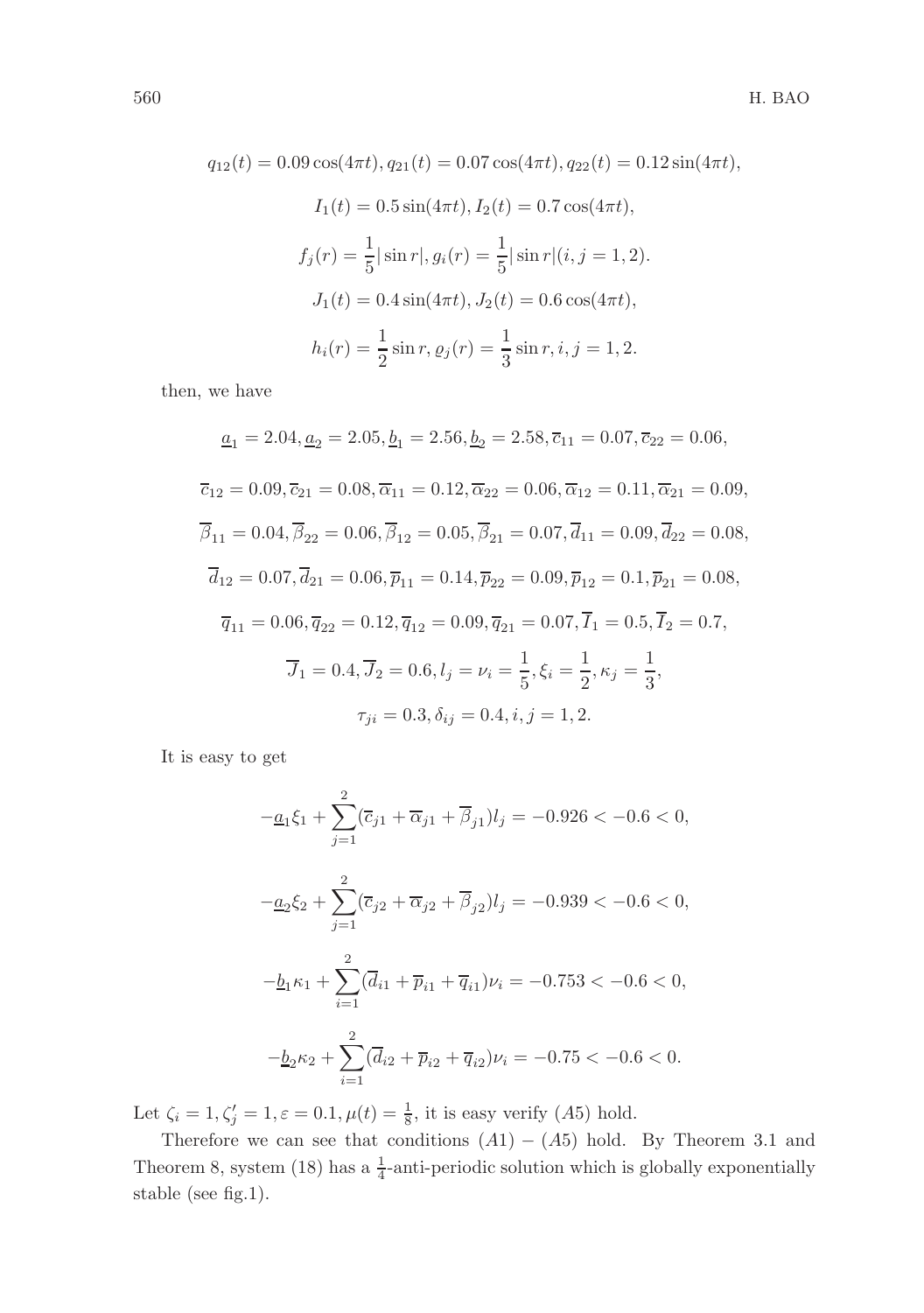

Figure 1: Numerical solution  $x(t) = (x_1(t), x_2(t))^T, y(t) = (y_1(t), y_2(t))^T$ of systems (18) for initial value  $\varphi(s) = (0.8, -0.7)^T$ ,  $\phi(s) = (0.9, -1)^T, s \in [-0.4, 0].$ 

## REFERENCES

- [1] B. Kosko, Adaptive bidirectional associative memories, *Appl. Optim.*, 26 (1989), 4947-4960.
- [2] B. Kosko, Bi-directional associative memories, *IEEE, Trans. Syst. Man Cybern.*, 18 (1988), 49-60.
- [3] Y. Xia, J. Cao, M, Lin, New results on the existence and uniqueness of almost periodic solution for BAM neural networks with continuously distributed delays, *Chaos Solitons and Fractals*, 31 (2007), 928-936.
- [4] Z. Zhang, W. Liu, D. Zhou, Global asymptotic stability to a generalized Cohen-Grossberg BAM neural networks of neutral type delays, *Neural Network*, 25 (2012), 94-105.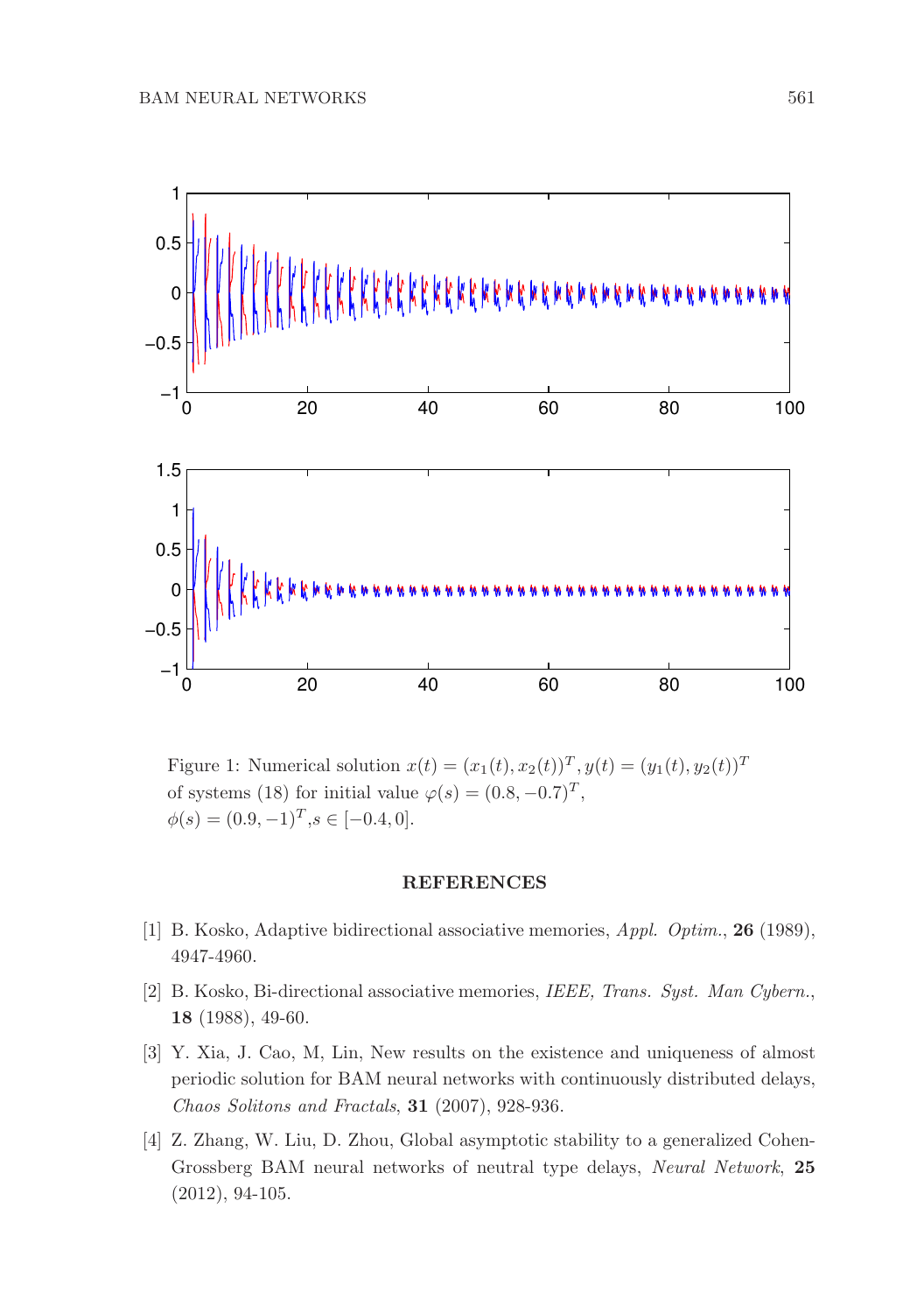- [5] R. Samidurai, R. Sakthivel and S.M. Anthoni, Global asymptotic stability of BAM neural networks with mixed delays and impulsive, *Appl. Math. Comput.*, 211 (2009), 113-119.
- [6] B. Liu, Global exponential stability for BAM neural networks with time-varying delays in the leakage terms, *Nonlinear Analysis Real World Applications*, bf 14 (2013), 559-566.
- [7] S. Peng, Global attractive periodic solutions of BAM neural networks with continuously distributed delays in the leakage terms, *Nonlinear Analysis Real World Applications*, 11 (2010), 2141-2151.
- [8] Q. Zhu, C. Huang, X. Yang, Exponential stability for stochastic jumping BAM neural networks with time-varying and distributed delays, *Nonlinear Analysis Hybrid Systems*, 5 (2011):52-77.
- [9] K. Mathiyalagan, R. Sakthivel, S. M. Anthoni, New robust passivity criteria for stochastic fuzzy BAM neural networks with time-varying delays, *Communications in Nonlinear Science and Numerical Simulation*, 17 (2012), 1392-1407.
- [10] C. Bai, Stability analysis of Cohen-Grossberg BAM neural networks with delays and impulses, *Chaos, Solitons and Fractals*, 35 (2008), 263-267.
- [11] P. Balasubramaniam, C, Vidhya, Global asymptotic stability of stochastic BAM neural networks with distributed delays and reactionCdiffusion terms, *Journal of Computational and Applied Mathematics*, 234 (2010), 3458-3466.
- [12] Q. Zhu, R. Rakkiyappan, A. Chandrasekar, Stochastic stability of Markovian jump BAM neural networks with leakage delays and impulse control, *Neurocomputing*, 136 (2014), 136-151.
- [13] S. Guo, L. Huang, Periodic oscillation for discrete-time Hopfield neural networks, *Physics Letters A,* 329 (2004), 199-206.
- [14] Y. Liu, Z. Wang, A. Serrano, X. liu, Discrete-time recurrent neural networks with time varying delays: exponential stability analysis, *Physics Letters A*, 362 (2007), 480-488.
- [15] S. Guo, L. Huang, Exponential stability of discrete-time Holpfield neural networks, *Compu. Math. Appl.*, 47 (2004), 1249-1256.
- [16] M. Bohner, A. Peterson, *Dynamic equations on time scales, an introducation with applications.* Birkhauser, Boston (2001).
- [17] M. Bohner, A. Peterson , *Advances in dynamic equations on time scales*. Birkhauser, Boston (2003).
- [18] Y. Li, X. Chen, L. Zhao, Stability and existence of periodic solutions to delayed Cohen-Grossberg BAM neural networks with impulses on time scales. *Neurocomputing*, 72 (2009), 1621-1630.